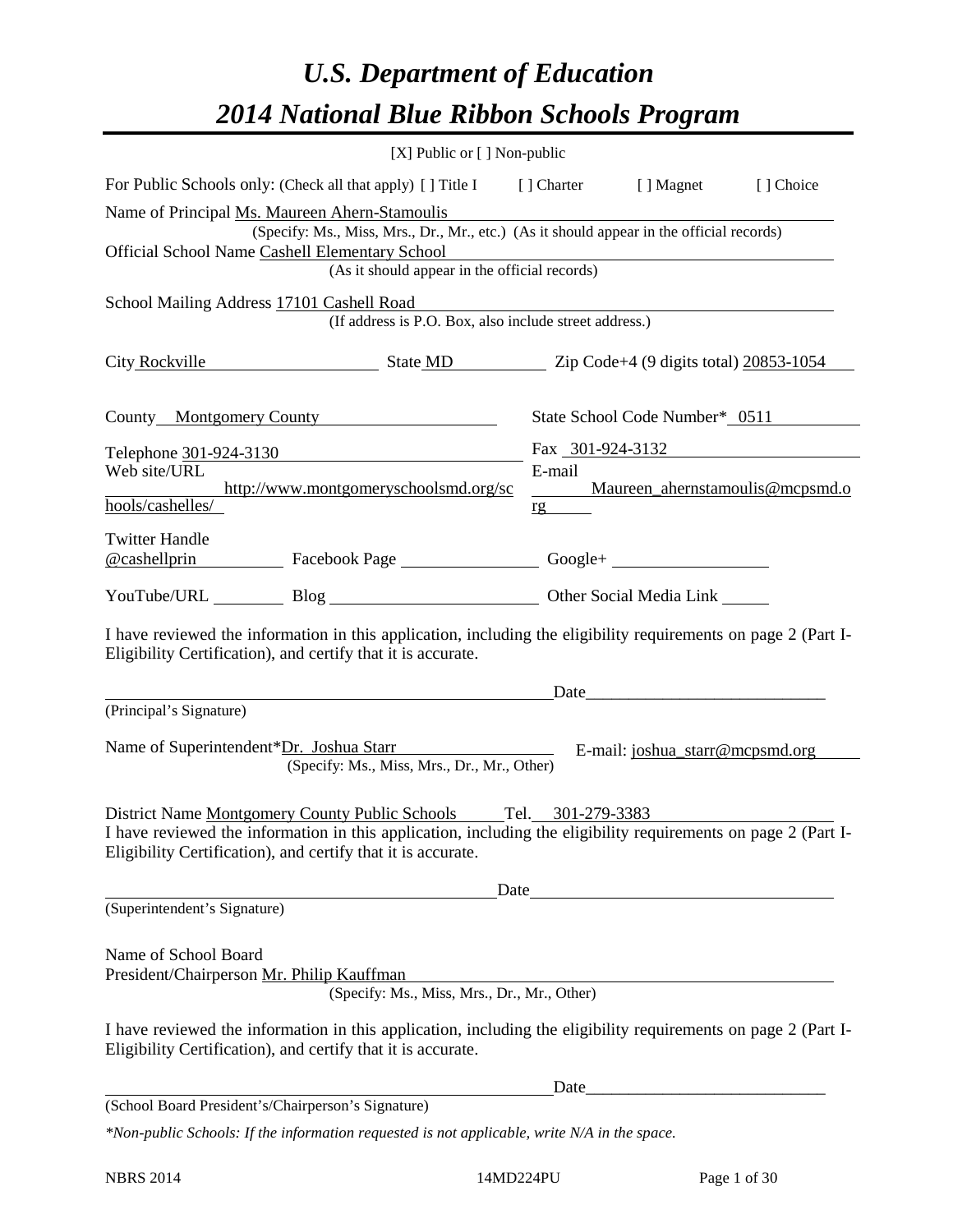### **Include this page in the school's application as page 2.**

The signatures on the first page of this application (cover page) certify that each of the statements below concerning the school's eligibility and compliance with U.S. Department of Education, Office for Civil Rights (OCR) requirements is true and correct.

- 1. The school configuration includes one or more of grades K-12. (Schools on the same campus with one principal, even a K-12 school, must apply as an entire school.)
- 2. The school has made its Annual Measurable Objectives (AMOs) or Adequate Yearly Progress (AYP) each year for the past two years and has not been identified by the state as "persistently dangerous" within the last two years.
- 3. To meet final eligibility, a public school must meet the state's AMOs or AYP requirements in the 2013-2014 school year and be certified by the state representative. Any status appeals must be resolved at least two weeks before the awards ceremony for the school to receive the award.
- 4. If the school includes grades 7 or higher, the school must have foreign language as a part of its curriculum.
- 5. The school has been in existence for five full years, that is, from at least September 2008 and each tested grade must have been part of the school for the past three years.
- 6. The nominated school has not received the National Blue Ribbon Schools award in the past five years: 2009, 2010, 2011, 2012, or 2013.
- 7. The nominated school has no history of testing irregularities, nor have charges of irregularities been brought against the school at the time of nomination. The U.S. Department of Education reserves the right to disqualify a school's application and/or rescind a school's award if irregularities are later discovered and proven by the state.
- 8. The nominated school or district is not refusing Office of Civil Rights (OCR) access to information necessary to investigate a civil rights complaint or to conduct a district-wide compliance review.
- 9. The OCR has not issued a violation letter of findings to the school district concluding that the nominated school or the district as a whole has violated one or more of the civil rights statutes. A violation letter of findings will not be considered outstanding if OCR has accepted a corrective action plan from the district to remedy the violation.
- 10. The U.S. Department of Justice does not have a pending suit alleging that the nominated school or the school district as a whole has violated one or more of the civil rights statutes or the Constitution's equal protection clause.
- 11. There are no findings of violations of the Individuals with Disabilities Education Act in a U.S. Department of Education monitoring report that apply to the school or school district in question; or if there are such findings, the state or district has corrected, or agreed to correct, the findings.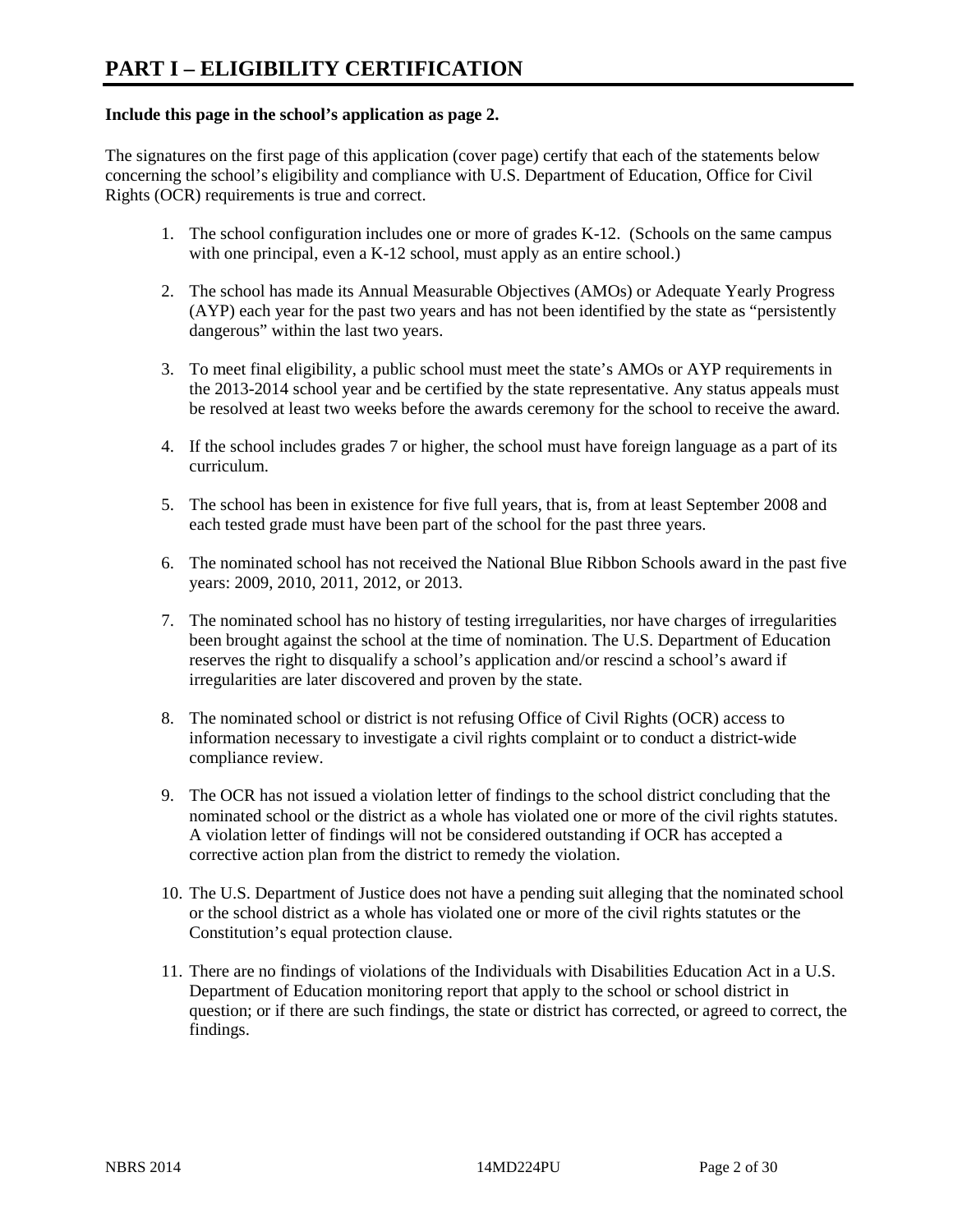# **PART II - DEMOGRAPHIC DATA**

#### **All data are the most recent year available.**

**DISTRICT** (Question 1 is not applicable to non-public schools)

| Number of schools in the district | 132 Elementary schools (includes K-8) |
|-----------------------------------|---------------------------------------|
| (per district designation):       | 38 Middle/Junior high schools         |
|                                   | 25 High schools                       |
|                                   | $0 K-12$ schools                      |

195 TOTAL

**SCHOOL** (To be completed by all schools)

- 2. Category that best describes the area where the school is located:
	- [] Urban or large central city
	- [ ] Suburban with characteristics typical of an urban area
	- [X] Suburban
	- [ ] Small city or town in a rural area
	- [ ] Rural
- 3. 17 Number of years the principal has been in her/his position at this school.
- 4. Number of students as of October 1 enrolled at each grade level or its equivalent in applying school:

| Grade                           | # of         | # of Females | <b>Grade Total</b> |
|---------------------------------|--------------|--------------|--------------------|
|                                 | <b>Males</b> |              |                    |
| <b>PreK</b>                     | 9            | 12           | 21                 |
| K                               | 33           | 23           | 56                 |
| $\mathbf{1}$                    | 27           | 29           | 56                 |
| $\mathbf{2}$                    | 31           | 22           | 53                 |
| 3                               | 29           | 26           | 55                 |
| 4                               | 18           | 18           | 36                 |
| 5                               | 22           | 24           | 46                 |
| 6                               | 0            | $\Omega$     | $\theta$           |
| 7                               | 0            | 0            | 0                  |
| 8                               | $\theta$     | 0            | 0                  |
| 9                               | 0            | 0            | 0                  |
| 10                              | 0            | 0            | 0                  |
| 11                              | 0            | 0            | 0                  |
| 12                              | 0            | 0            | 0                  |
| <b>Total</b><br><b>Students</b> | 169          | 154          | 323                |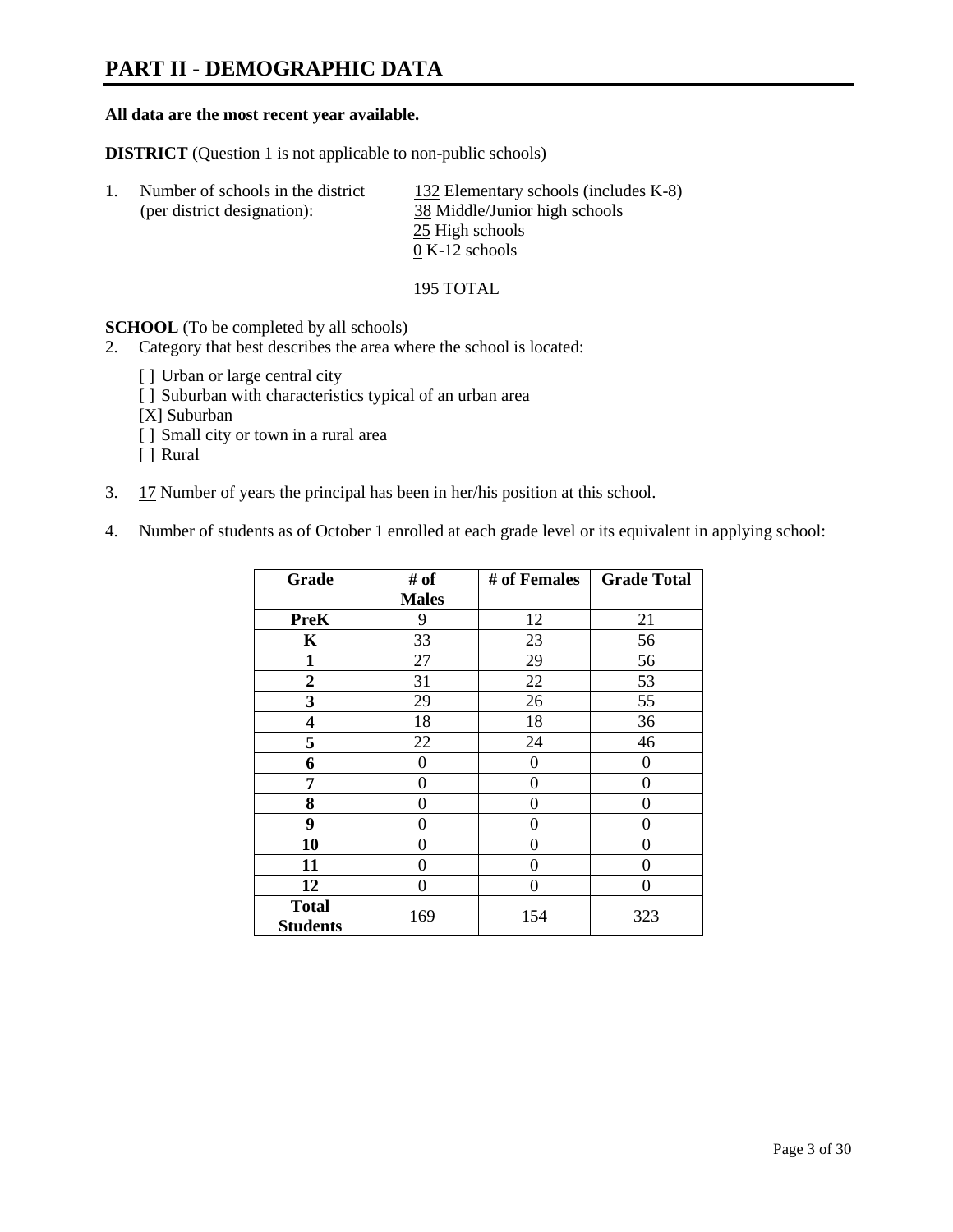the school: 12 % Asian

5. Racial/ethnic composition of  $\qquad \qquad \underline{0}$  % American Indian or Alaska Native 14 % Black or African American 20 % Hispanic or Latino 0 % Native Hawaiian or Other Pacific Islander 48 % White 6 % Two or more races **100 % Total** 

(Only these seven standard categories should be used to report the racial/ethnic composition of your school. The Final Guidance on Maintaining, Collecting, and Reporting Racial and Ethnic Data to the U.S. Department of Education published in the October 19, 2007 *Federal Register* provides definitions for each of the seven categories.)

6. Student turnover, or mobility rate, during the 2012 - 2013 year: 7%

This rate should be calculated using the grid below. The answer to (6) is the mobility rate.

| <b>Steps For Determining Mobility Rate</b>         | Answer |
|----------------------------------------------------|--------|
| (1) Number of students who transferred to          |        |
| the school after October 1, 2012 until the         | 14     |
| end of the school year                             |        |
| (2) Number of students who transferred             |        |
| <i>from</i> the school after October 1, 2012 until | 9      |
| the end of the 2012-2013 school year               |        |
| (3) Total of all transferred students [sum of      | 23     |
| rows $(1)$ and $(2)$ ]                             |        |
| (4) Total number of students in the school as      | 323    |
| of October 1                                       |        |
| $(5)$ Total transferred students in row $(3)$      | 0.071  |
| divided by total students in row (4)               |        |
| $(6)$ Amount in row $(5)$ multiplied by 100        |        |

# 7. English Language Learners (ELL) in the school:  $13\%$

42 Total number ELL

Number of non-English languages represented: 8 Specify non-English languages: Albanian, Arabic, Chinese, French, Japanese, Portuguese, Sinhalese, Spanish

8. Students eligible for free/reduced-priced meals: 21 %

Total number students who qualify: 67

If this method is not an accurate estimate of the percentage of students from low-income families, or the school does not participate in the free and reduced-priced school meals program, supply an accurate estimate and explain how the school calculated this estimate.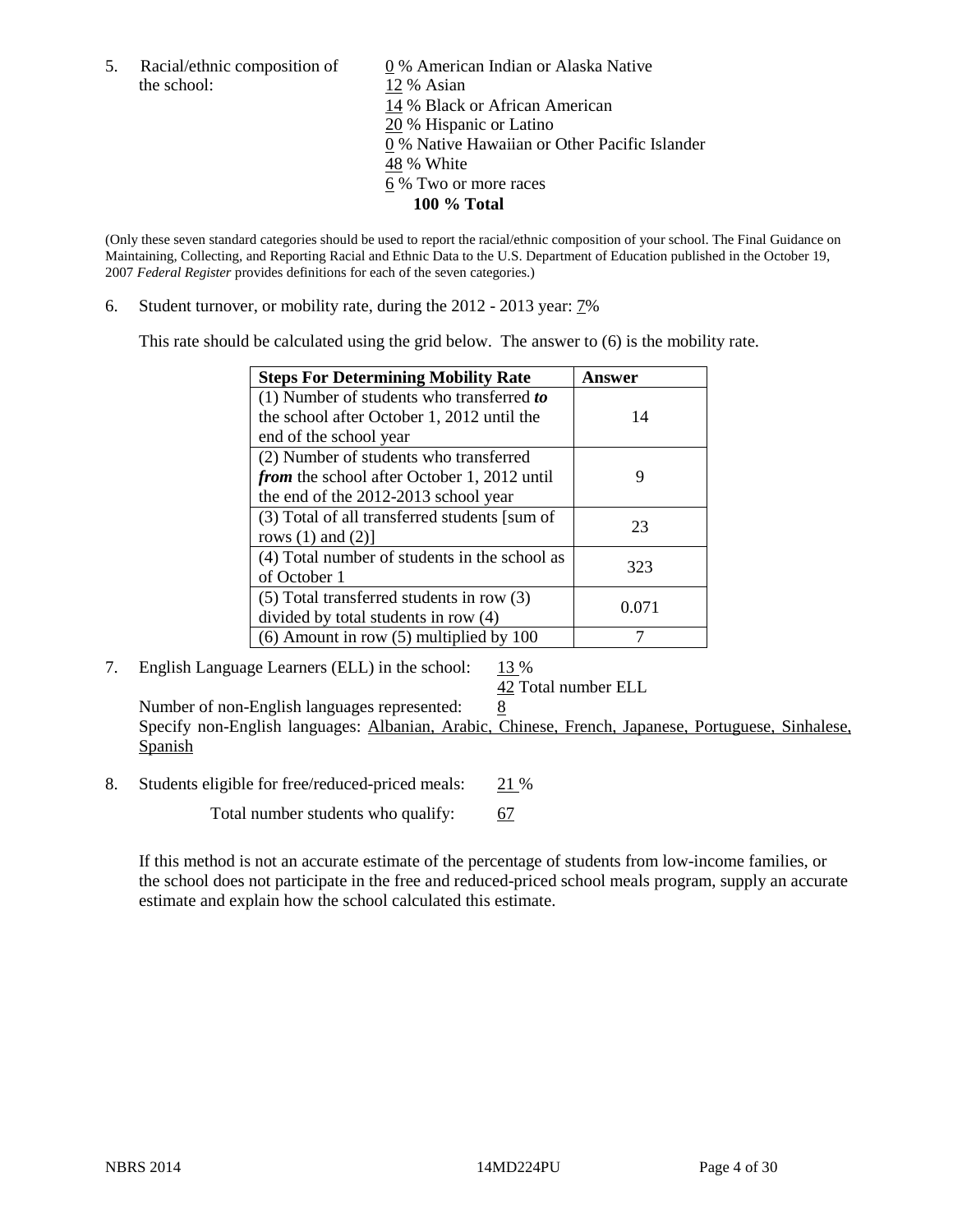45 Total number of students served

Indicate below the number of students with disabilities according to conditions designated in the Individuals with Disabilities Education Act. Do not add additional categories.

| 4 Autism                | 0 Orthopedic Impairment                 |
|-------------------------|-----------------------------------------|
| 0 Deafness              | 9 Other Health Impaired                 |
| 0 Deaf-Blindness        | 6 Specific Learning Disability          |
| 0 Emotional Disturbance | 10 Speech or Language Impairment        |
| 0 Hearing Impairment    | 0 Traumatic Brain Injury                |
| 1 Mental Retardation    | 0 Visual Impairment Including Blindness |
| 0 Multiple Disabilities | 15 Developmentally Delayed              |
|                         |                                         |

10. Use Full-Time Equivalents (FTEs), rounded to nearest whole numeral, to indicate the number of personnel in each of the categories below:

|                                       | <b>Number of Staff</b> |
|---------------------------------------|------------------------|
| Administrators                        |                        |
| Classroom teachers                    | 17                     |
| Resource teachers/specialists         |                        |
| e.g., reading, math, science, special | 8                      |
| education, enrichment, technology,    |                        |
| art, music, physical education, etc.  |                        |
| Paraprofessionals                     | 6                      |
| Student support personnel             |                        |
| e.g., guidance counselors, behavior   |                        |
| interventionists, mental/physical     |                        |
| health service providers,             |                        |
| psychologists, family engagement      |                        |
| liaisons, career/college attainment   |                        |
| coaches, etc.                         |                        |
|                                       |                        |

11. Average student-classroom teacher ratio, that is, the number of students in the school divided by the FTE of classroom teachers, e.g.,  $22:1$  19:1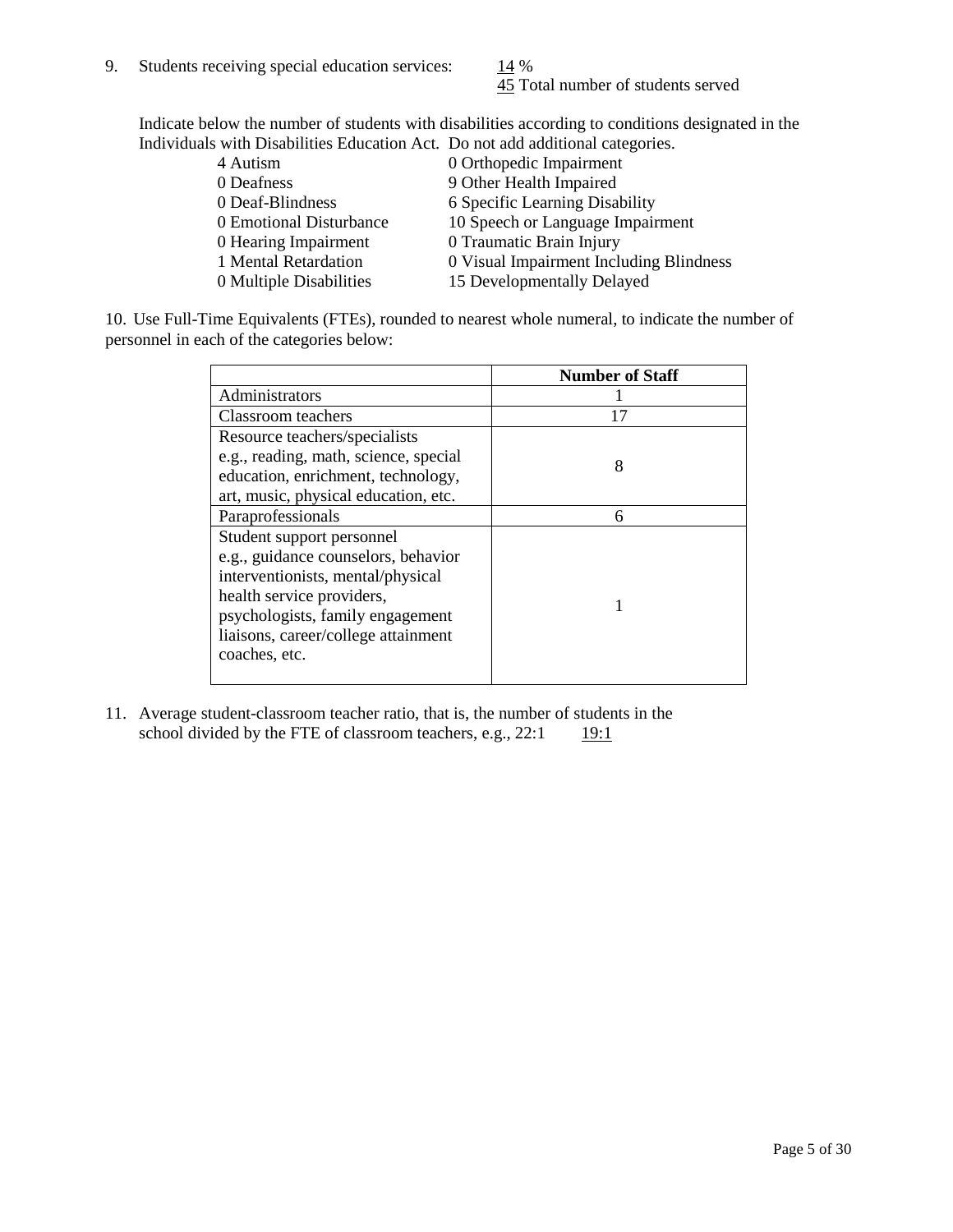12. Show daily student attendance rates. Only high schools need to supply yearly graduation rates.

| <b>Required Information</b> | 2012-2013 | 2011-2012 | 2010-2011 | 2009-2010 | 2008-2009 |
|-----------------------------|-----------|-----------|-----------|-----------|-----------|
| Daily student attendance    | 95%       | 95%       | 95%       | 95%       | 95%       |
| High school graduation rate | 0%        | 0%        | 0%        | 0%        | 0%        |

#### 13. **For schools ending in grade 12 (high schools)**

Show percentages to indicate the post-secondary status of students who graduated in Spring 2013

| <b>Post-Secondary Status</b>                  |    |
|-----------------------------------------------|----|
| Graduating class size                         |    |
| Enrolled in a 4-year college or university    | 0% |
| Enrolled in a community college               | 0% |
| Enrolled in career/technical training program | 0% |
| Found employment                              | 0% |
| Joined the military or other public service   | 0% |
| <b>Other</b>                                  | 2% |

14. Indicate whether your school has previously received a National Blue Ribbon Schools award. Yes  $No \underline{X}$ 

If yes, select the year in which your school received the award.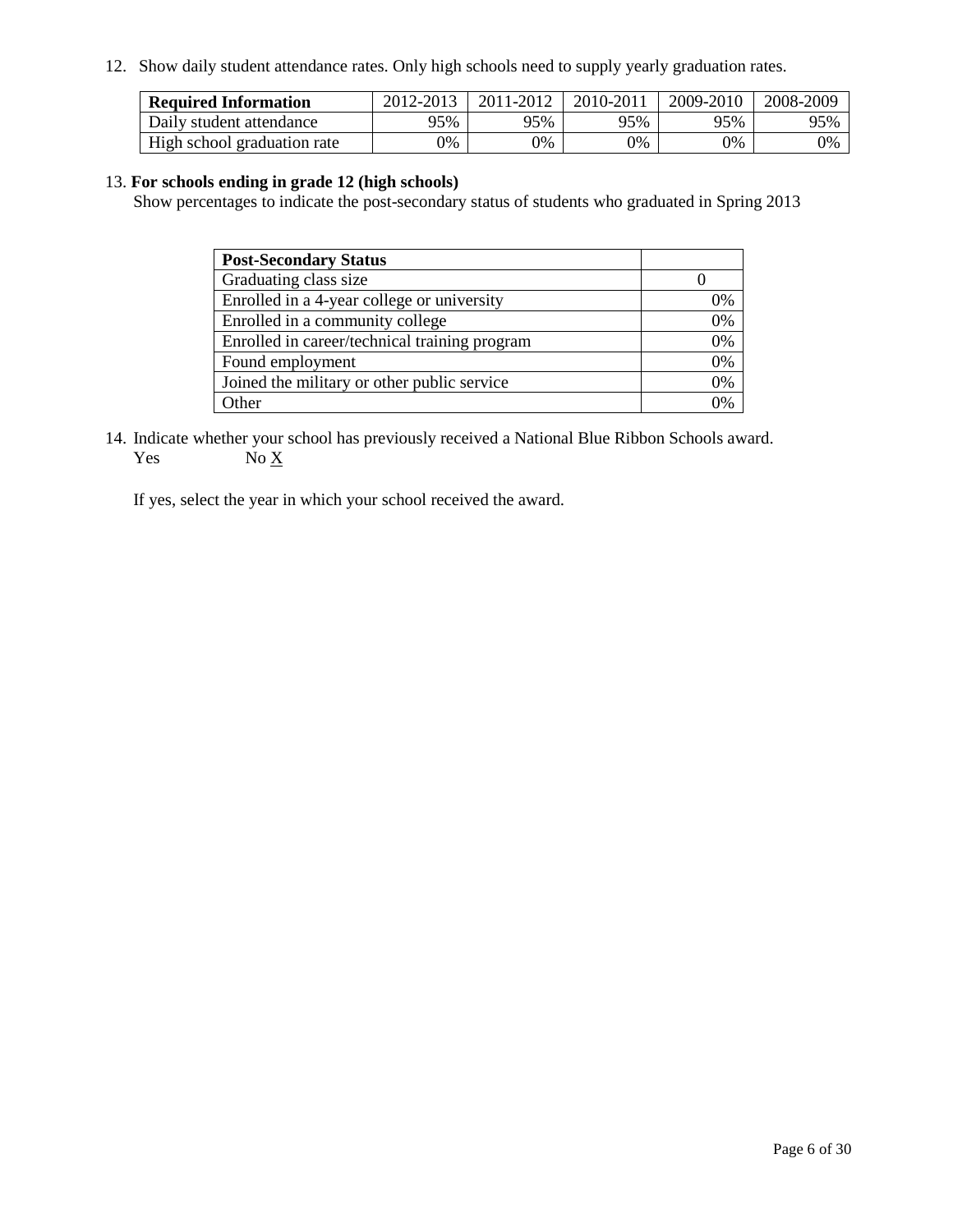# **PART III – SUMMARY**

Striving for Excellence are the words that guide the staff and students of Cashell Elementary School. Our core belief is that excellence is a journey, not a destination. Our teachers strive to ensure that every student is engaged and ready to undertake this journey every day by creating excitement in the classroom. Our vision is for Cashell students to become respectful adults who are motivated and inspired to achieve success and to contribute their knowledge and talents to society. The faculty, staff, and community of Cashell are committed to educate all students in a safe, nurturing environment that maximizes academic achievement and interpersonal growth. We encourage the development of educated, independent, confident, responsible, critical thinkers with a lifelong commitment to learning and personal growth.

Cashell Elementary School is located in the heart of Montgomery County, Maryland, nestled between Rockville and Olney, serving students from both areas. Our student body is diverse (48% White, 20% Hispanic, 14% African American, 12% Asian, 6% multiple races; 11% English Language Learners; 20% Free & Reduced Meals; 12% Special Education). Our 323 students in Pre-Kindergarten through Grade 5 come from 40 countries and speak 21 languages. Our K-5 School/Community-Based Program (SCB) serves students with multiple disabilities.

Cashell opened in 1969 and was rebuilt in 2008, re-opening in 2009 as the first GOLD LEED certified school in Maryland. The school has a rich history of academic excellence, having been recognized for outstanding performance on both the Maryland State Performance Assessment Program (MSPAP) and the Maryland School Assessment (MSA). In spite of changing demographics our students have continued to perform at high levels on the MSA/Alt-MSA. In the last five years more than 95% of students in Grades 3-5 scored proficient or advanced on MSA reading and math. Cashell has consistently ranked in the top tier in MSA performance in the state of Maryland. Student and staff engagement are highly rated, as evidenced in Gallup Poll results, which are higher than both Montgomery County Public Schools (MCPS) and national averages. In December 2013, we were honored to be named a Maryland Blue Ribbon School of Excellence.

Cashell is a school rich in traditions – academic, artistic, social, and philanthropic. Our annual Science Fair is unique in its approach. It is more about experiencing the joys of wondering and exploring and less about winning prizes. Visiting scientists from organizations in the Washington area (e.g. NIH, NOAA, NIST) actively participate in the Science Fair, engaging student scientists in rich conversations about their projects, methods, and results. Other annual events, like the Fourth and Fifth Grade Hoedown and the Cashell Variety Show, are major highlights, not just for the students and their families, but for many alumni as well. For the last 15 years students have participated in Jump Rope for Heart, raising over \$10,000 while promoting physical fitness for all. Students also participate in holiday food, toy, and clothing drives and other fundraisers such as Pennies for Patients and the St. Jude's Mathathon. This year we began a brand new tradition as all of our students participated in the Hour of Code during Computer Education Week in December.

Much of our success can be attributed to the incredible involvement and support of our parents and community members. Our PTA promotes excellence by devoting countless volunteer hours to school and PTA programs like Book Fairs, Box Tops for Education, School Energy Recycling Team, and Keys for Reading. They provide monetary support for technology, arts programs, and instructional materials; they also plan and run events like the Science Fair, Variety Show, the Hour of Code, family picnics, dances, swim and skate nights. As volunteers do in all schools, they work with students in a variety of subjects and settings, create or prepare materials, help with lunch and recess, and chaperone field trips.

One exceptional program sponsored by the PTA is the Visiting Authors program. Each year visiting authors and illustrators share their writing and illustration skills with students. Hearing firsthand about the authors' and illustrators' creative process gives students a meaningful, authentic connection between their own writing and artistic endeavors.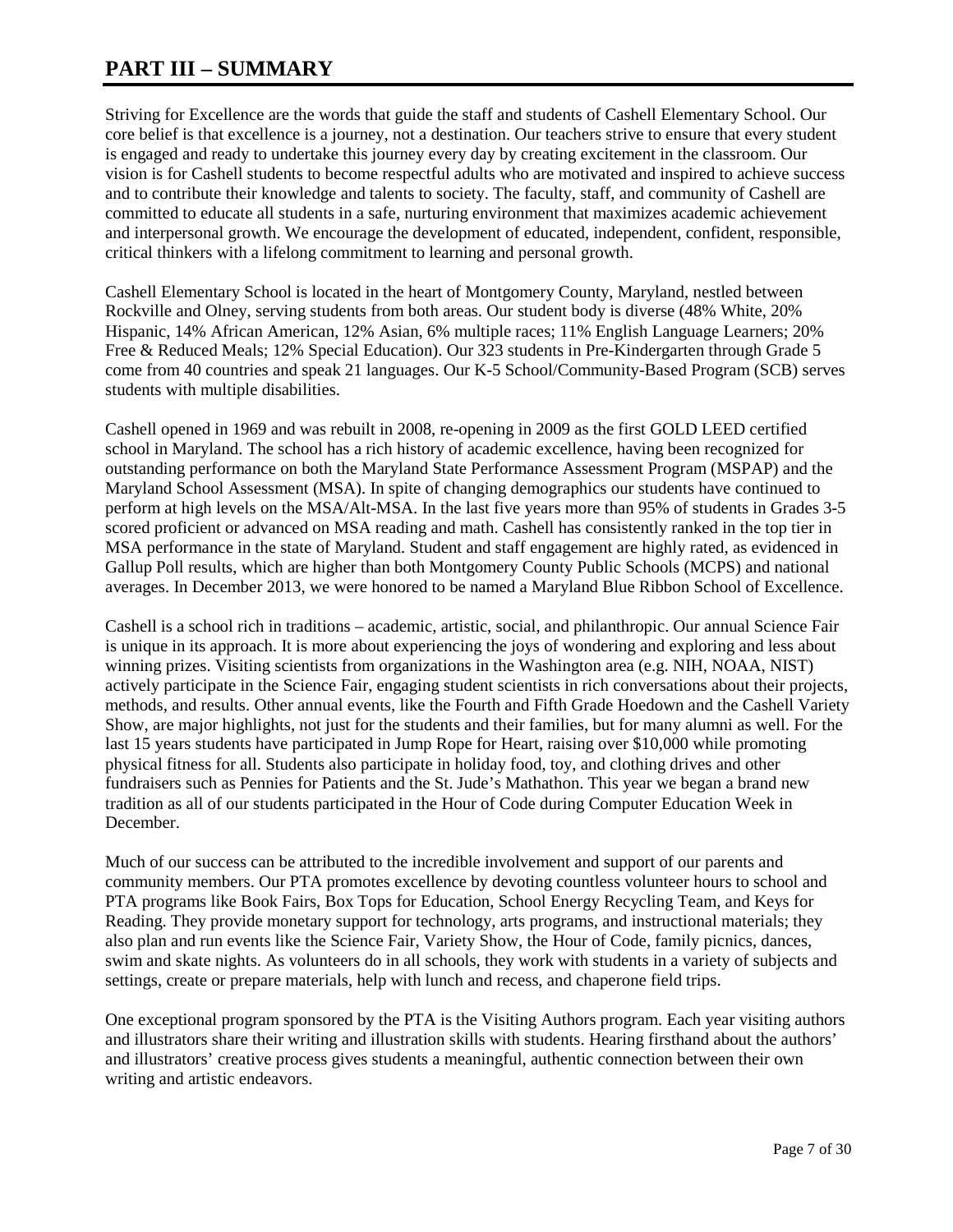The heart of our success lies in the hard work and dedication of our staff. The 55 staff members in the school exemplify a culture of hope, commitment, and support. Staff members provide high-quality instruction that encourages learning, student discourse, and intellectual thinking. They all share the belief that we are here for students and that every job in the school is important and contributes to every student's success. Each teacher reinforces the belief that every student can learn: "This is important…You can do it…I won't give up on you…" "Hard work leads to success" are messages that students receive on a daily basis. This is their demonstration of excellence and commitment to students, parents, and the school community.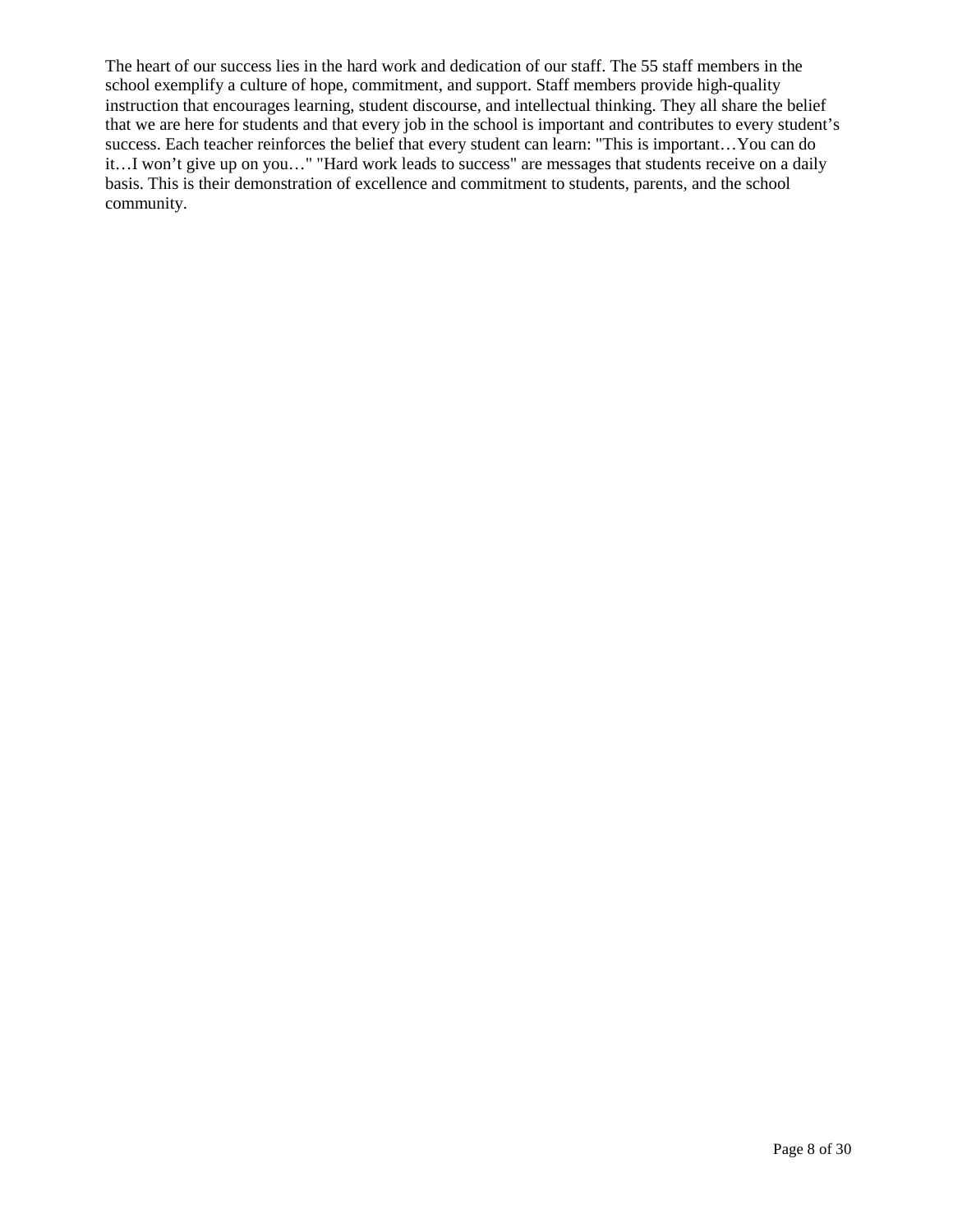# **1. Assessment Results:**

A. Cashell Elementary School has participated in the Maryland State Assessment (MSA) which assesses student progress in achieving mastery of the state content standards in math and reading in grades 3-5. Benchmark scores are set by MSDE and three proficiency levels (basic, proficient, advanced) represent student achievement on state indicators and objectives. Students' scores are based on their answers to selected and constructed response questions where they need to extract meaning from on/above level text and solve real world math problems. Cashell has consistently been among the highest performing schools in Montgomery County and the state of Maryland. For the past five years more than 95% of our students have scored proficient or advanced in both reading and math. While we are proud of the fact that almost all of our students score proficient or above, our goal is always for students to score in the advanced range. Cashell has consistently had a minimum of 52% of our students scoring advanced in reading and a minimum of 55% scoring advanced in math in the past five years.

Students in Kindergarten through Grade 2 are assessed in reading three times a year using Dibels/mClass and must meet certain benchmarks (Level 4 by the end of kindergarten; Level 16 by the end of Grade 1; and Level M by the end of Grade 2). More than 90% of our students meet the county benchmark. Students in Grades 3-5 are assessed using the Measures of Academic Progress in Reading (MAP-R). This assessment is based on the DesCartes learning continuum. Teachers use the data provided to hone in on individual students' strengths and weaknesses. Teachers also use individual reading running records to determine instructional levels. Similarly, the Measures of Academic Progress in Math, which is given to all students K-5, provides teachers and specialists with information to monitor students' progress.

B. Cashell Elementary School has consistently met Annual Measurable Outcomes (AMO) as determined by MSDE for all subgroups over the last five years in Grades 3 through 5. This includes students in our special education School-Community-Based class who take ALT-MSA. Additionally, there has been no significant deviation between the overall scores of the subgroups. The school Leadership Team consistently monitors the different subgroups to ensure their success. The team delves deeper into the disaggregated data to identify any trend within each grade level's subgroups.

In 2008-2009 the team concentrated on the fifth grade math data. Free and Reduced Meals (FARMS), African American students, English Language Learners (ELLs), and Special Education students scored between 9% and 16% below the overall grade level average of 94%. To support students with these academic needs in mathematics, Cashell Elementary School offered Homework Club twice a week, and weekly math support. As a result, in the following two years, 100% of students in all subgroups scored at proficient or advanced levels.

In the 2009-2010 school year, our focus turned to improving mathematics scores for students in Grades 3–4. In fourth grade African American students scored 12% below the grade level average of 98%. In third grade, Hispanic students and special education students scored between 12% -23% below the overall average of 98%. Again, we continued with the Homework Club, weekly math support, and added the Study Island program. For the next three school years, all students in these subgroups scored proficient or advanced, and 100% of the fourth graders scored proficient or advanced in two of the three years.

Third grade reading was the area of concentration in the 2010-2011 school year. African American students scored 28% below the 95% grade level average. Students were provided with reading intervention support depending upon their specific needs, including but not limited to Read Naturally, phonics instruction, Homework Club and a double reading instruction period. For the next two years, 100% of our African American students scored proficient or advanced on the MSA.

The Leadership Team focused on fifth grade reading in 2011-2012. Hispanic and Asian students, FARMS students and ELLs had scored an average of 20% below our 93% overall grade average. These groups of students participated in reading support groups, a double reading instruction period, Test Ready, and the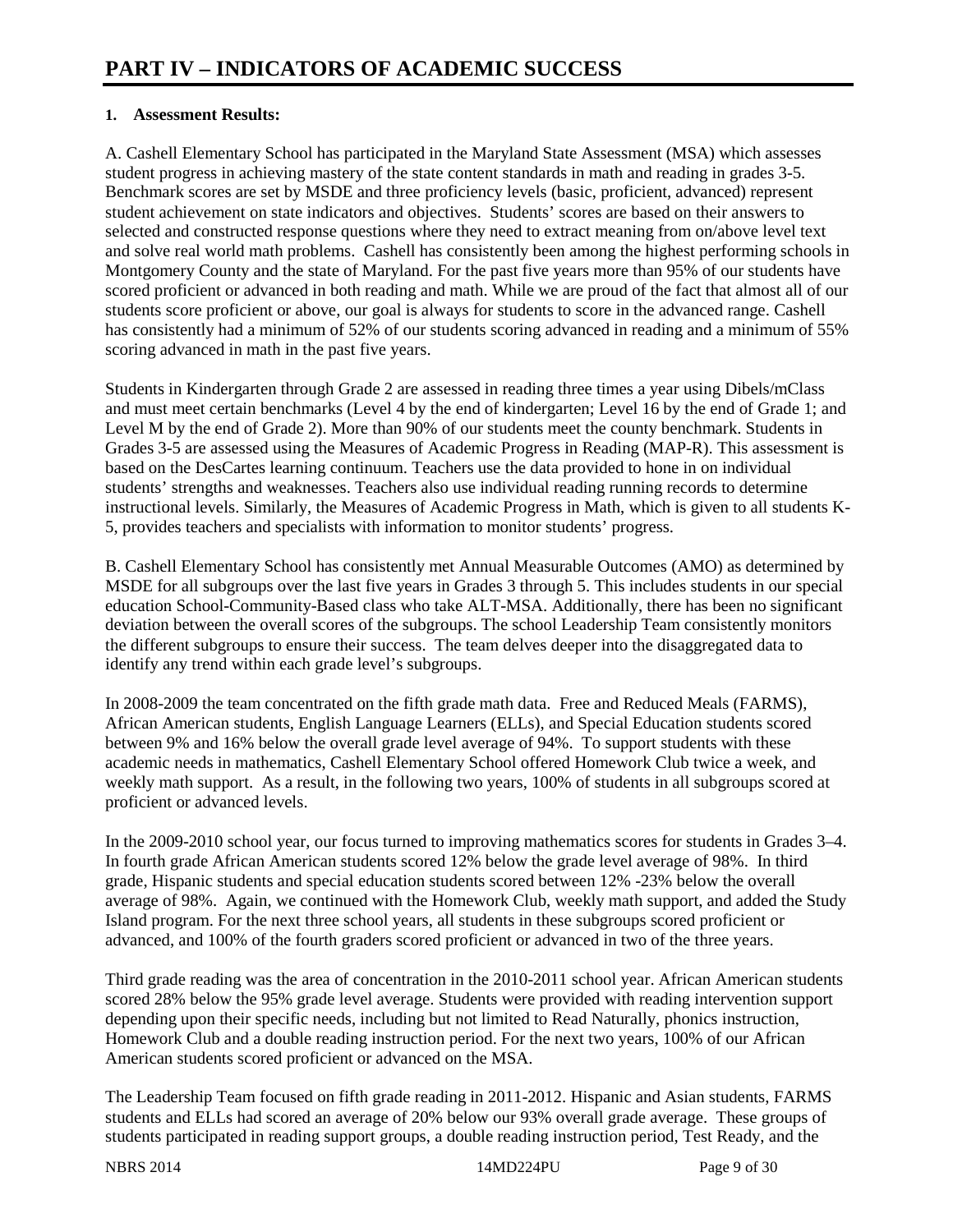Study Island program. The following year students in all of the above mentioned subgroups scored at proficient or advanced levels.

In 2012-2013, disaggregated MSA results indicated that we needed to focus on third and fifth grade mathematics due to achievement gaps for African American and special education students. This year, a special education resource teacher and paraeducator have worked daily in these grade level classrooms to provide small group instruction in the implementation of the district 2.0 curriculum and to support these students.

As Cashell continues to implement Curriculum 2.0, align instruction with the Common Core State Standards (CCSS), and transition to the new Partnership for Assessment Readiness for College and Careers (PARCC) statewide assessments, our overall expectation is to continue to analyze our data to maximize student learning and minimize the achievement gap between subgroups. As we continue our study of the curriculum in our professional learning communities, our staff continues to expand their knowledge, skills, and strategies in order to provide a sound education foundation to all students in all academic areas.

#### **2. Using Assessment Results:**

Cashell students have excelled on the Reading and Math Maryland State Assessments. One hundred percent of the students have scored proficient or advanced in both tests in three of the last five years. The dedication of the staff, students, and parents has contributed to this success. Cashell experienced a significant transformation during its two-year participation in the Professional Learning Communities Institute. During this school improvement process the Staff Development Teacher (SDT) and the Instructional Data Analyst (IDA) developed a school-wide monitoring tool which included MSA indicators taught at each grade level for reading and math.

The monitoring tool incorporated the following information for each student in grades 3–5: demographics, system wide assessment results, MCPS predictors, Finish Line Form A/B practice results, Map-M/MAP-R results, Math Unit Assessment results, and interventions. In September, teachers administer several assessments: MAP-R/MAP-M and MSA Form A Practice, math inventories, and reading running records. MAP-R/MAP-M results are analyzed to identify which students did not meet the county benchmarks and which students exceeded it. The MSA practice test is analyzed to determine frequently missed grade level indicators, and identify students who did not master 50% of the questions.

An integral part of the process involves identifying where critical skills are taught in the curriculum. The SDT and IDA created reading and math resources for teachers to reinforce instruction of these skills. After test results are entered into the monitoring tool, grade level teams meet to review the data, share resources, and form intervention and acceleration groups. Teachers monitor students throughout the marking period and modify instruction as needed. Parents are informed about the support their child is receiving and given additional resources to help their child. Students are invited to participate in Homework or Breakfast Club, Saturday School, and/or our mentoring program.

MAP-R, MAP-M, and MSA practice tests are given again in January. Staff analyzes results and compares to the fall data. Teams review instructional groupings and reevaluate strategies to determine ways to improve instruction. Students have access to Study Island, a web-based program that students can use during school as well as at home. In the spring MAP-R and MAP-M are given again and the data is used to determine if the students met or exceeded the expectations for growth.

Parent communication begins in August when almost all parents attend Sneak Preview and Back to School Night. Teachers provide parents with a detailed overview of their instructional program. The principal shares the school vision and mission, Gallup survey results, and the school improvement plan for the upcoming year, and reports on students' performance on the MSA. Teachers share monthly happenings via the school website and the principal's newsletter. Report cards, interims, parent conferences and emails provide parents with ongoing information about their child's academic performance. Parents receive a year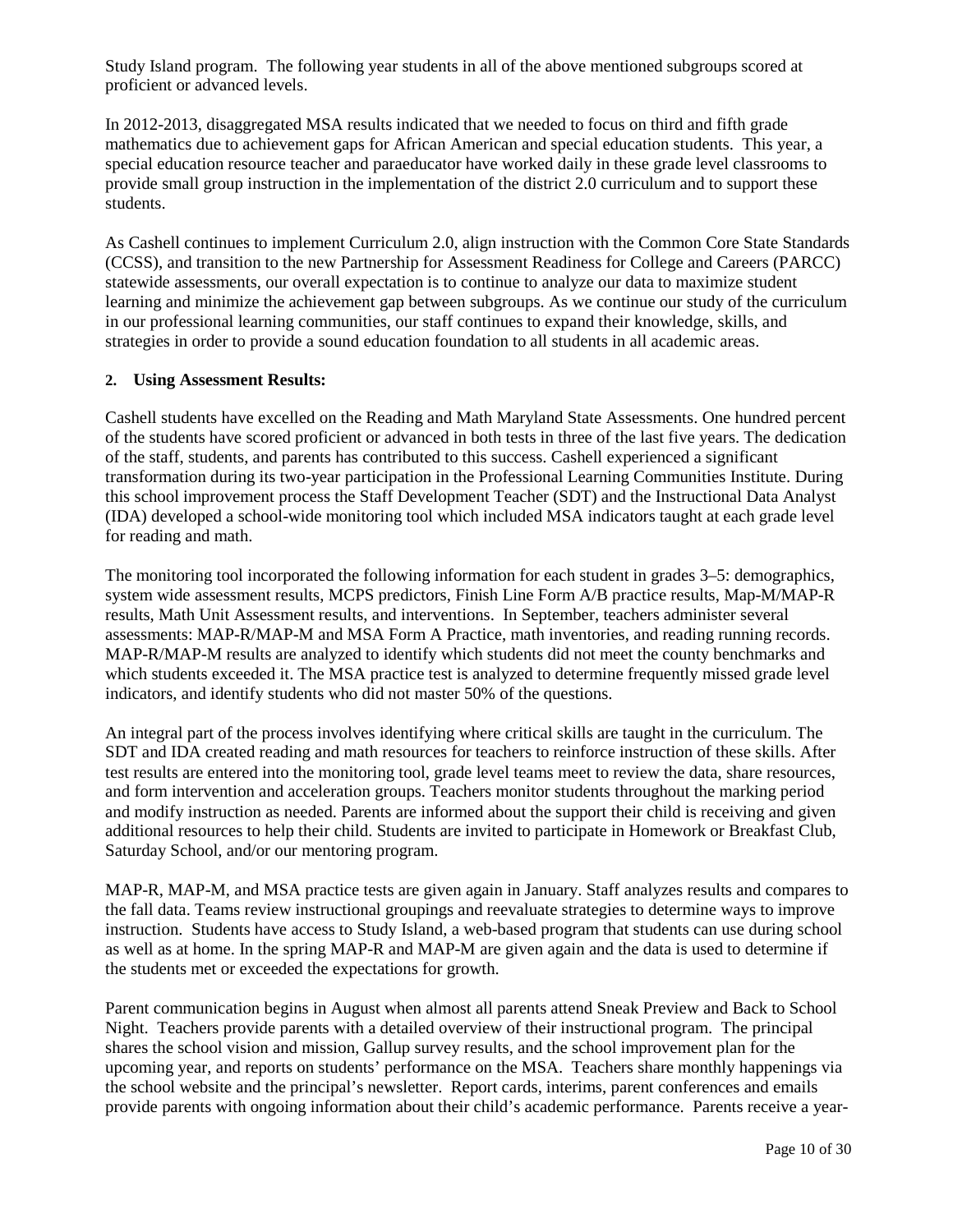end report of their child's proficiency on the MSA reading and math, and MAP-R results, which show the student's growth in reading.

# **3. Sharing Lessons Learned:**

Cashell has had multiple opportunities to share our processes, methods and results. Our staff development teacher (SDT) has presented at Staff Development Conferences for MCPS, and at schools in our high school cluster, where she offered sessions on how to conduct walk-throughs and peer visits with reflections. She also shared our monitoring tool and explained how we use formal and informal assessments to identify students who need support and to determine interventions and resources which would best meet their needs. The SDT has also served as a mentor to new SDTs and teachers.

All schools in each high school cluster meet monthly to share best practices; the principal has presented at these meetings and at MCPS Leadership meetings with other elementary principals, again sharing our data analysis methods and intervention strategies. She has also served as a mentor to aspiring and new principals. When she was on a temporary assignment with the Professional Learning Communities Institute (PLCI), she worked directly with other schools' staff and principals to develop their capacity to improve teaching and learning.

Most of our veteran teachers have mentored first and second year teachers, sharing their expertise and knowledge to prepare these novice teachers for the future. Teachers in our School/Community-Based and Pre-K programs have supervised student interns and teachers. Teachers in Kindergarten through Grade 5 have also mentored students in the Child Development Academy at our local high schools. Our physical education teacher conducts new teacher training each summer. Additionally, our art and music teachers were a part of the development of the 2.0 curriculum.

During Professional Learning Community meetings, Cashell teachers, including resource, reading and ESOL, share best practices and strategies to support and enrich students. The teachers and principal have presented to parents on a variety of topics including Understanding the Common Core, Math & Reading Curriculum nights, and Encouraging Reading at Home.

# **4. Engaging Families and Community:**

The Cashell school-community partnership is deeply rooted in the belief that our children will develop into well-educated and socially responsible individuals when we work together as a team. We communicate with parents about academic and behavioral expectations through our school website, ConnectEd calls, newsletters, the Family Handbook, PTA meetings and Open House events. Parents are asked to evaluate different events, and staff members analyze the feedback. This data is used to organize and plan school community events and programs.

We foster and support student academic success through parent Curriculum Education Nights like "Make It, Take It," where kindergarten parents are given information to help their children at home. Students showcase work for their parents on "Cashell Celebrates Success Days" with events such as The Great American Ball, Historical Wax Museum, and Apprenticeship Project. We also provide families with access to the Study Island program and links to educational websites for students to practice needed academic skills at home. Our media specialist runs a highly popular literacy Lunch Bunch where she reads Maryland Black-Eyed Susan books to students. Several community members visit weekly to mentor students through the OASIS program. These well-trained local citizens help with reading comprehension and related skills. Many parents have also been trained to work with students using programs such as Read Naturally.

School specialists host Back-to-School Nights to build relationships of trust and collaboration and to explain how parents can support their children. Teachers also offer Lunch and Breakfast and/or Homework Clubs to support struggling students. Our counselor provides families in need with necessary resources, such as school supplies, and provides connections to additional county and private resources.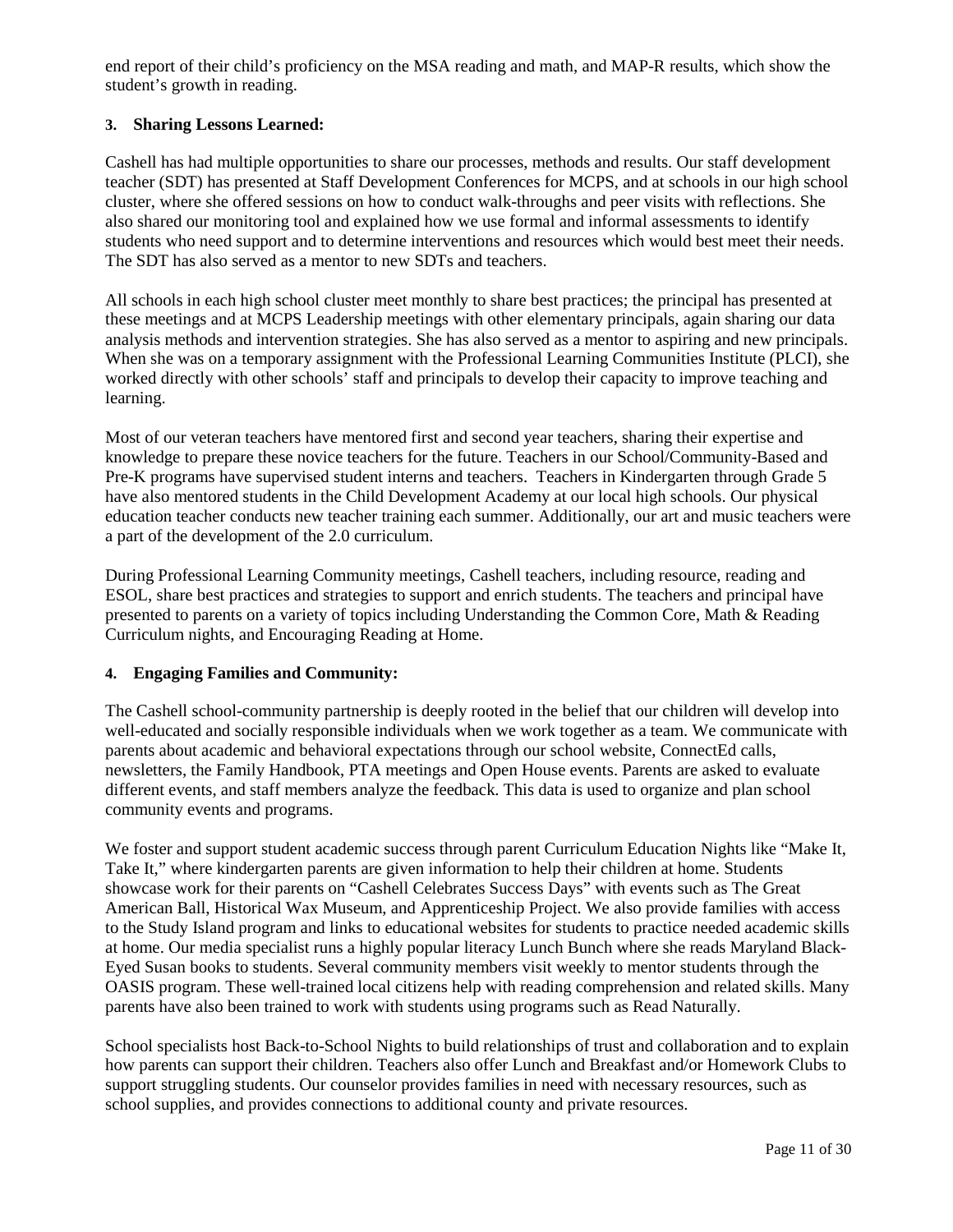Our PTA has invited professionals to speak on helping children with anxiety, learning disabilities and autism. Children feel a sense of pride in seeing their families involved at school, while also seeing the connection between what they are learning and the community in which they live. Students and their parents look forward to Sneak Peek on the day before school starts so they can meet their teachers. New families to the community are invited to meet the staff at the end of the morning. Families are encouraged to be involved in community charitable, civic, and social events. We believe that Striving for Excellence is the responsibility of the entire school community and is fostered through positive, productive relationships between the school and home.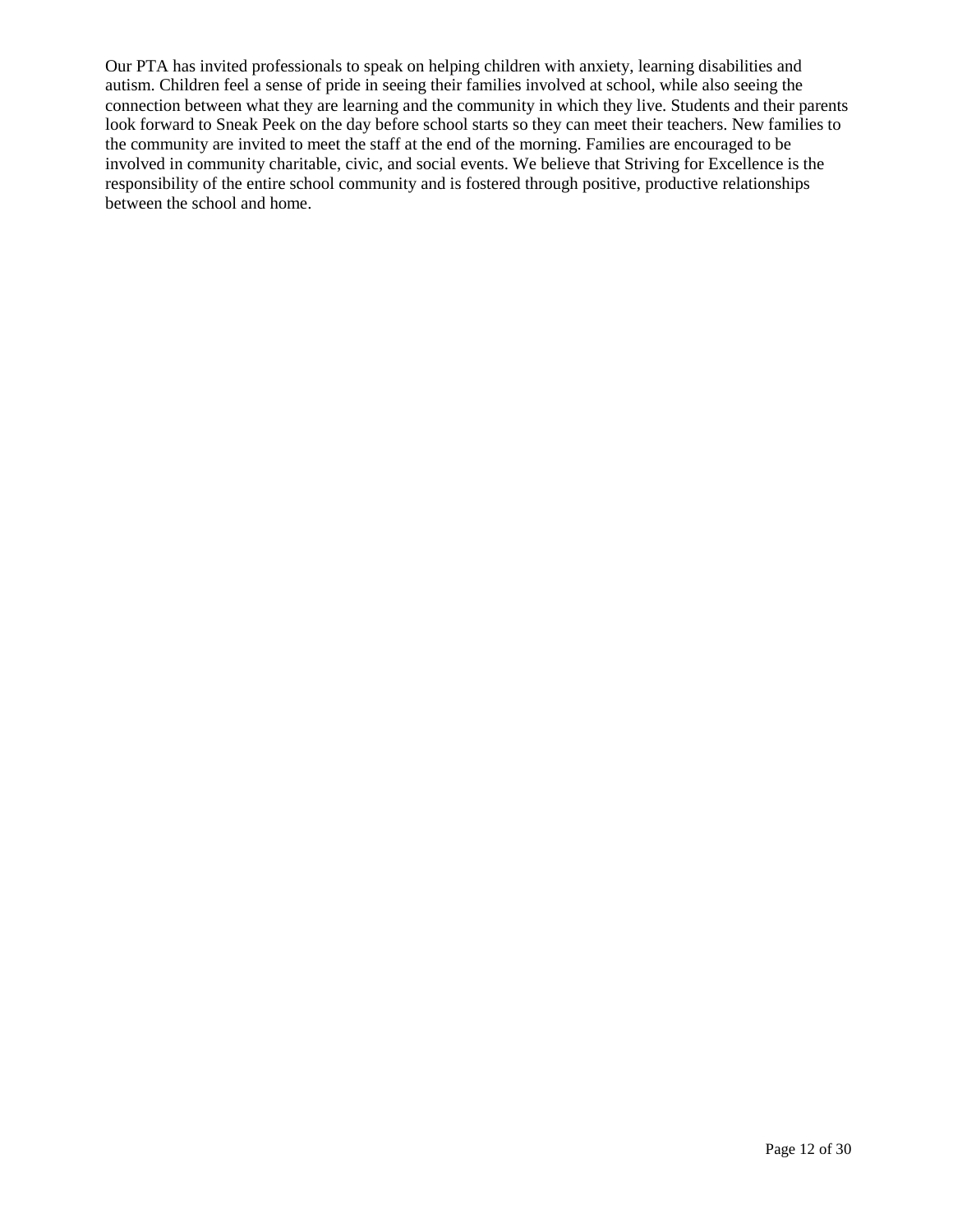# **1. Curriculum:**

The Common Core State Standards (CCSS), and Curriculum 2.0 in Montgomery County Public Schools (MCPS), are the backbone of our rigorous and innovative educational program. Our focus is teaching the whole child, integrating critical thinking and academic success skills into all content areas. Stakeholders strive for excellence, demonstrate high expectations, and share responsibility for all of our students including those in our School-Community-Based class. Numerous professional learning community opportunities - marking period meetings, weekly extended planning sessions, leadership team and staff meetings build teachers' capacity as we study the curriculum together.

The Reading/Language Arts program is constructed around the nationally driven CCSS. The strands reading (literacy/informational), writing, speaking, listening and language develop well-educated, literate students. The key features of reading instruction focus on text complexity and development of comprehension skills. Writing addresses skills in text types: informative/explanatory, narrative, and opinion; responding to reading; and research to construct and present knowledge. Speaking and listening goals help students learn to be flexible communicators and develop their interpersonal skills. The strands of language emphasize conventions, the craft of our language, and acquiring new vocabulary. A ninety-minute balancedliterary program is the foundation for this in-depth reading curriculum. Additionally, the reading/language arts indicators are integrated into all content areas throughout the instructional day.

Our Mathematics program is designed to develop a student's mathematical conceptual understanding and procedural fluency. The strands of mathematical proficiency- understanding, computing, applying, reasoning, and engaging are interwoven into daily instruction. All students are provided multiple opportunities to use the CCSS eight mathematical practices. Our multifaceted program teaches students to think and reason mathematically and use mathematics to solve real-life problems.

Science instruction at Cashell includes STEM (Science, Technology, Engineering, and Mathematics) principles. Science lessons incorporate the engineering design process and are structured around the 5 E's (Engage-Explore-Explain-Elaborate-Evaluate) inquiry model. Additionally, we focus on the skills of collaboration, perseverance, and flexibility to guide students in working through real-life problems related to science and engineering. Cashell believes in a hands-on inquiry approach to science and integrates guest speakers and in-house science programs into the curriculum.

The Social Studies curriculum goal is to create historically-literate and well-informed citizens who actively participate in a democratic society. The academic focus includes civics, economics, history, geography, and culture. Thinking and Academic Skills (TASS), and integration with other curricular areas, prepare students to meet the challenges of the 21st century.

Technology instruction, as a tool for developing information literacy, involves an ongoing collaboration between the media staff, staff development, and classroom teachers. Through the MCPS information literacy curriculum we develop learners who know how to use technology safely, efficiently, and responsibly. Technology is incorporated into daily lessons in order to enrich instruction and engage learners. Inquiry-based projects provide opportunities to question, research, analyze, and evaluate information and reinforce the inquiry process as a life-long learning skill. In media lessons, students acquire a foundation of critical research skills that will help them in their future learning and careers. Instruction in software applications such as Inspiration and Noodle Tools guides students in organizing, evaluating, and citing information, while other applications such as Word, PowerPoint, Photo Story and Pixie are used as multimedia presentation tools to share information. Assistive technology provides all students access to this rigorous curriculum through universal design for learning (UDL) practices.

The music program at Cashell is aligned with the National and State Music Education Standards and provides an opportunity for every child to creatively express themselves and to value the perspectives of others. Music classes use the Orff approach with hands-on application by singing, playing instruments like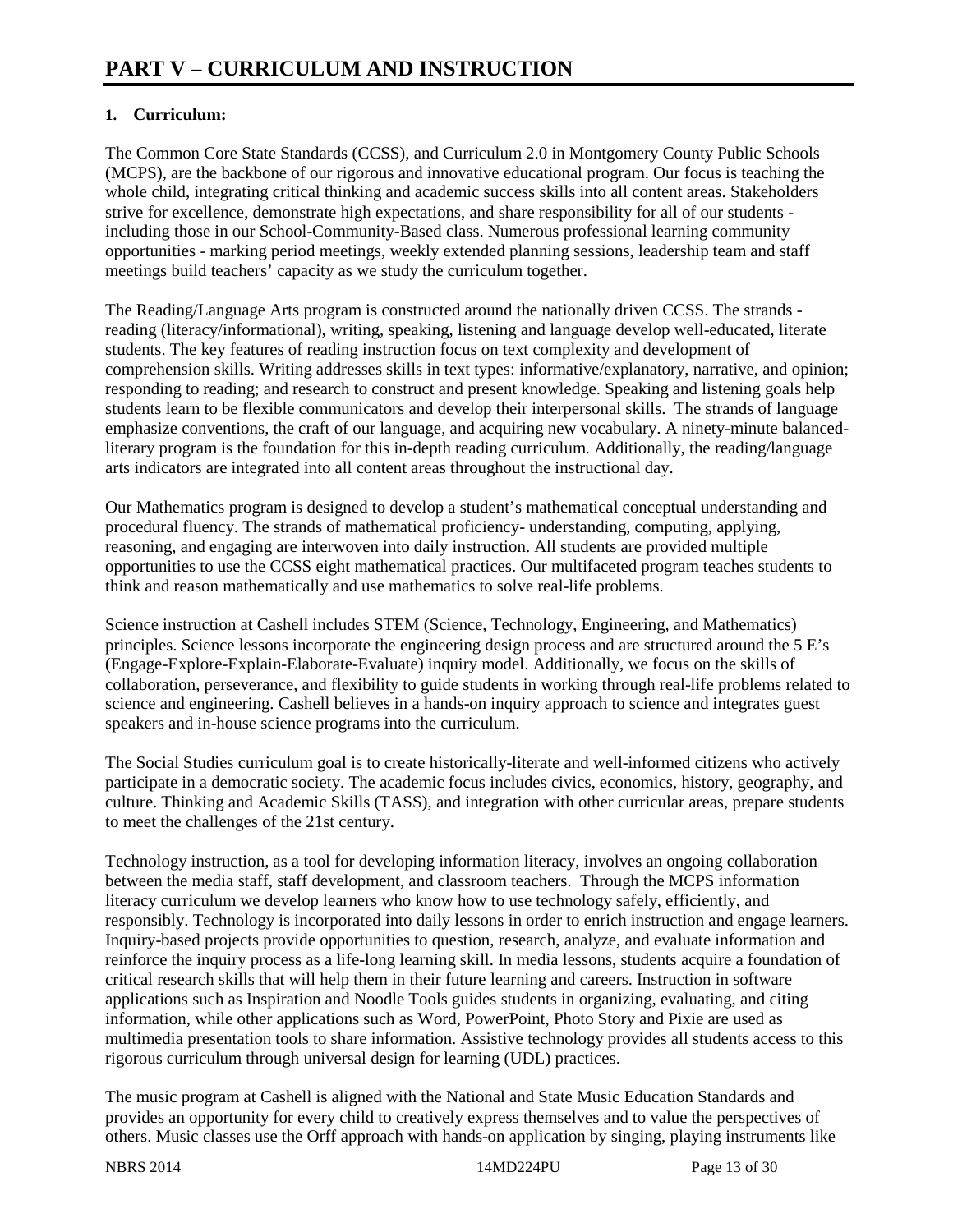the xylophone and recorder, and composing original music and dramatic pieces. We strive to make crosscurricular connections and provide authentic musical experiences by applying musical learning to new situations to inspire students to be independent, creative and critical thinkers.

Our physical education curriculum is also aligned with the CCSS. This movement-based curriculum focuses on lifelong fitness and activity. Our curriculum teaches students how to play sports, but just as importantly educates them on cooperating in a movement setting, setting personal and group goals, and developing a fundamental understanding of fitness and how to be a healthy person.

# **2. Reading/English:**

Cashell's reading program is embedded in curriculum aligned with the Common Core State Standards (CCSS). Staff trainings focus on the ELA shifts outlined in the CCSS, giving particular attention to close reading of complex texts. As teachers frequently use informational texts to model the process of close reading, and demonstrate how to determine the deeper meaning of the text. The Junior Great Books and William and Mary programs are integrated into our curriculum, providing all students access to thoughtprovoking text and challenge for those students demonstrating advanced reading and critical thinking skills. Collaborative planning is critical to understanding the indicators and determining the best approach to meeting the needs of all students.

Teachers have studied the models provided by Jan Richardson in The Next Step in Guided Reading. Daily reading instruction follows a workshop model, beginning with a whole group lesson where teachers model and provide guided practice with skills, and then give students an opportunity to apply new learnings during needs-based guided reading groups where they monitor students and provide feedback. When not in small group instruction, students participate in differentiated learning activities (independent reading, centers, online websites, and literature discussions) that reinforce and solidify previously taught skills.

Data collection begins in the classroom with running records. Teachers use the Fountas and Pinnell Benchmark Assessment System with students not meeting identified county benchmarks on reading assessments. Teachers use the data from formal and informal assessments to form groups and guide reteaching.

Both classroom and support teachers provide targeted interventions. Classroom teachers include English Language Learners (ELL) performing below grade level in on-grade level guided reading groups to provide students an opportunity to interact with grade-level text, hear spoken models of English, and participate in discussions. Fountas and Pinnell Leveled Literacy Intervention Kits, Early Interventions in Reading, and Corrective Reading all target phonics and comprehension skills, while Read Naturally addresses fluency issues.

Staff and parents unite to instill a lifelong love of reading. Reading Buddies allow younger and older students to share books while practicing skills. The Maryland Black-Eyed Susan reading program provides students an opportunity to participate in a state-wide voting process to choose the award winning book. During Media Lunch, students discuss literary elements of contemporary and classic novels. The summer reading program encourages reading and sharing of books outside the school year.

#### **3. Mathematics:**

Cashell engages students in an innovative and rigorous math program based on the Common Core Standards for a 75-minute block each day. Curriculum study is an integral part of the teacher learning process where the team discusses each indicator, determines proficiency, creates assessments, and plans differentiated lessons based on student needs. Teachers, with the support of the instructional data analyst, create notebooks to support each unit of study.

Students are introduced to new concepts through guided lessons using hands-on manipulatives, which engage students and lead to deeper understanding of the concepts. From there, they progress to a pictorial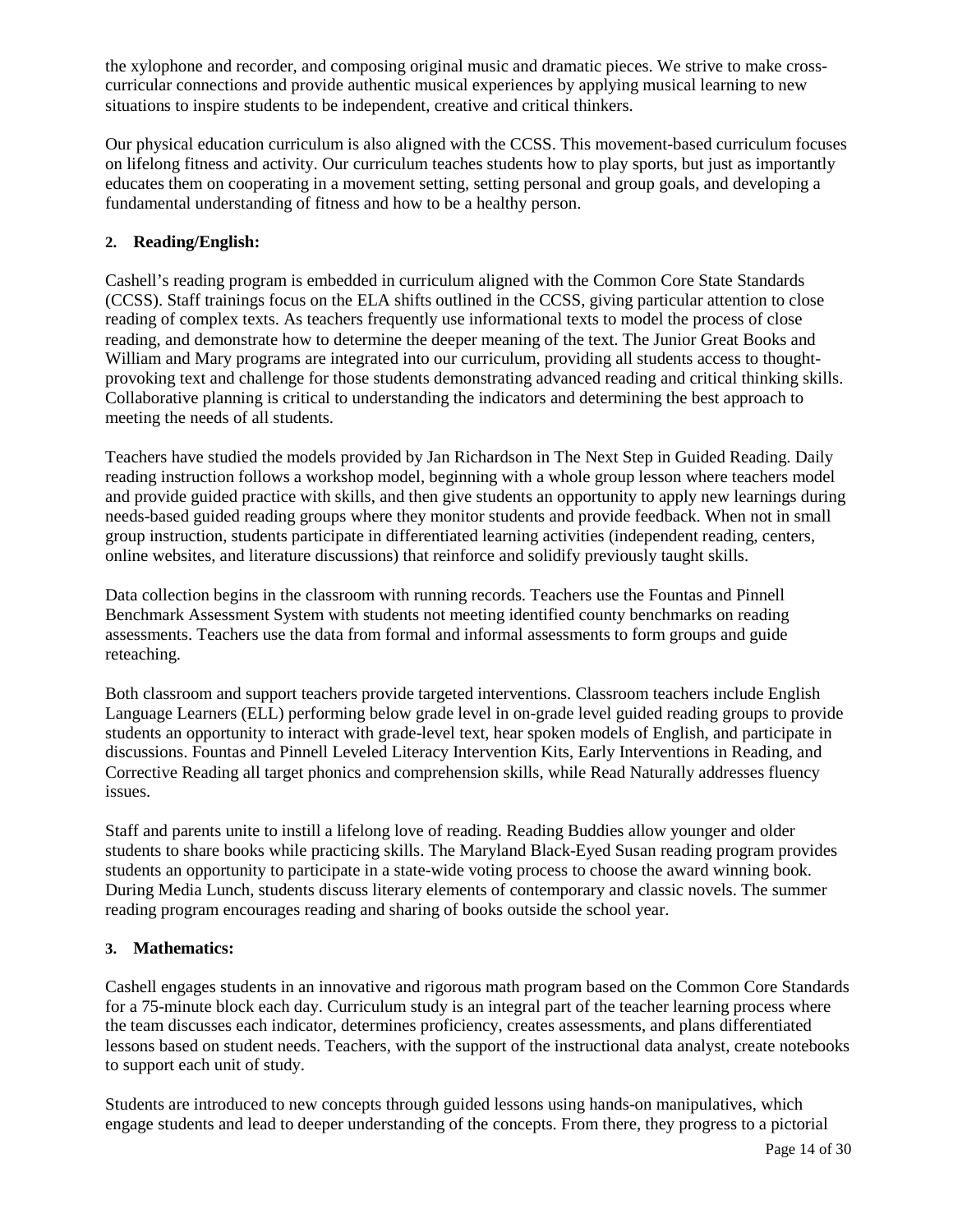demonstration of knowledge. Students advance to proficiency using abstract application of the concept being taught. As students progress through these stages of mathematical understanding, teachers differentiate instruction through: flexible groupings, incorporating technology, data-driven instruction, and collaborative planning with the curriculum and data specialists to improve student performance.

Small group instruction, math discourse, and exploration are essential parts of the daily routine in the classroom. Teachers use multiple resources to support student learning with math journals, data notebooks, math centers, word walls, enrichment activities and technology. Parents appreciate monthly packets provided by teachers for review and enrichment. Daily performance, formative assessments, and Measures of Academic Progress-Mathematics (MAP-M) are the major instructional tools used throughout the year to evaluate student learning and determine instructional programming.

During monthly data chats, teachers form intervention groups to provide remedial and enrichment support. Teachers enhance student learning by providing the following additional supports: 400 Club to promote learning basic facts, Hands-on Equations to improve algebraic thinking, tutoring at lunch for struggling students who need the extra support, and Study Island to support the curriculum at home where students can work on indicators that are on, above or below grade level, depending on their needs.

# **4. Additional Curriculum Area:**

a) The Arts at Cashell: There are many reasons why the arts at Cashell present a unique opportunity for learning. The classroom teachers and the Arts Team collaborate throughout the year to incorporate the curriculum into authentic and original arts experiences at every level of learning. Whether it is a dramatic presentation of a core book from kindergarten, an original musical work written by fourth and fifth graders on the environment, or a digitally animated and illustrated folk tale with original music by the third grade, every child has the opportunity to express and communicate through the Arts. The Arts Team works together to support each other and to creatively use the time and talents of the professionals to achieve this vision. The team has also worked with all members of the staff, including the counselor, to dramatize a book dealing with bullying and isolation; the reading specialist to create a PowerPoint presentation of a favorite book by gifted and talented students; or the principal to present at a schoolwide meeting using music to reach all students with important information on school expectations. Simply put, the Arts are included in every aspect of learning at Cashell.

We believe that performance is a key factor in motivating children to strive to do their best and establish a positive attitude toward learning. Our chorus and instrumental music teachers seek out as many performances as possible for our students. In addition to exceptional school concerts by all the ensembles at Cashell, we have performed this year at "The Pageant of Peace" on the Ellipse and "Zoolights" at the National Zoo. Ours was the only elementary school chorus selected to perform at the Montgomery County Dr. Martin Luther King, Jr. Celebration and Tribute at Strathmore Hall. The students have also performed at the Cashell Hoedown, a collaborative presentation by physical education, music and art; the National Cherry Blossom Parade; the Bar-T Ranch in Urbana; and White Flint Mall Holiday programs; as well as singing the National Anthem at various sporting and community events. These honors are a testament to the high quality of instruction and performances by Cashell students. Creativity, original composition, collaborative effort, performance, and development of thinking skills are the outcomes of experiences in the Arts at Cashell; we believe that they are essential in developing well-rounded students who reach their potential.

b) Additional Curriculum Area: Pre-Kindergarten (Pre-K) & Preschool Education Program-Comprehensive (PEP-C)

Cashell Elementary School has several programs that benefit some of the county's most socio-economically impacted students as well as students with complicated health and developmental needs. These Pre-K students must qualify for our programs either through an Individual Education Plan (IEP) or economic status. Many of these families do not speak English and need help navigating the school system. Our innovative staff uses every opportunity to incorporate the latest technology, teaching strategies and creative staffing solutions to make sure our youngest learners are receiving specialized instruction in the Common Core Curriculum.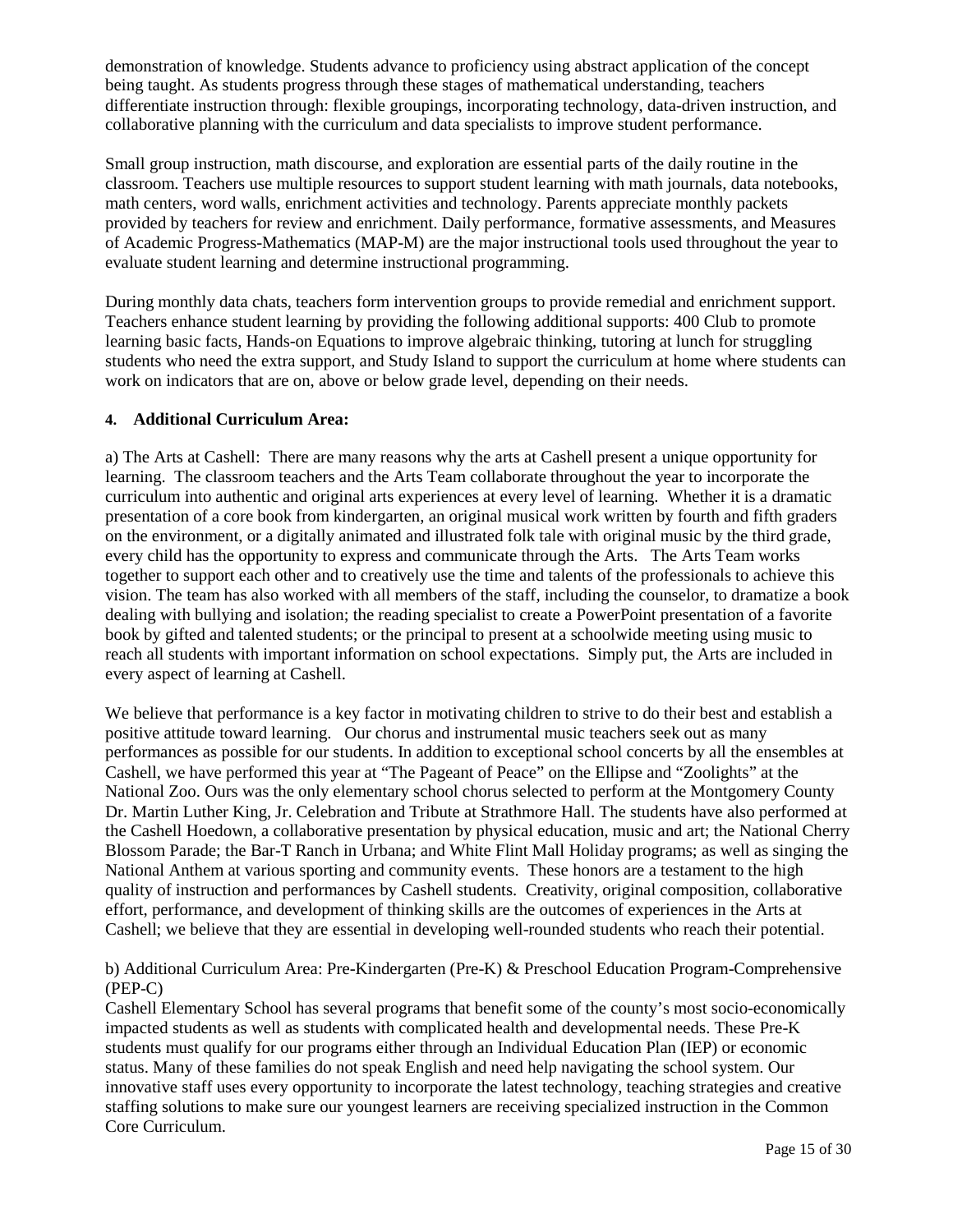Ten years ago, Cashell was selected to house a Pre-K class to support the county's push for early intervention for all of our low-income or non-English speaking families. More than 200 students have benefited from experiencing the Pre-K curriculum at Cashell since the program began. Twenty-five percent of those students were limited English proficient – almost all beginning at a Level 1. Eight students, who attended our Pre-K speaking virtually no English when they began, are now in 7th grade; all scored proficient or advanced in both math and reading on the Maryland State Assessment in 6th grade.

Our Preschool Education Program (PEP-C) was the first class in the county serving students with multiple areas of delay or disability. The PEP program is based on the belief that comprehensive intervention maximizes the developmental potential of preschoolers with disabilities. It is during these early years that special education services can have a profound impact on a young child's rapidly developing brain.

Cashell also has a School/Community-Based (SCB) program for primary and intermediate students with multiple disabilities. The program teaches life skills to students to prepare them for independence. Each week, the classes take community trips which provide real-world shopping and dining experiences. Some students are mainstreamed into age-appropriate classes like art, music, and physical education. Chorus is another way our students are able to join their peers in a general education setting. Many of our fifth grade SCB students have performed in the chorus - providing a joyful occasion for their families and unforgettable learning experiences for the general education population. Fifth graders give up their recess to spend time with our SCB students as part of Best Buddies program, which engages general education students with our special needs population, and is one of the experiences most cherished by Cashell students.

#### **5. Instructional Methods:**

The classroom is the place to be! See our large and small groups and one-to-one work with students. We know the key to meeting our students' needs is differentiation. For us, differentiation includes scaffolding content and collaborating in teams to deliver individualized instruction for all students.

Each grade level team is assigned an instructional coach. Coaches are part of a larger collaborative team, IST (Instructional Support Team), which includes the principal, staff development, resource, reading, ESOL, and speech teachers. Coaches meet regularly with their team to review student performance data. The IST meets weekly to review student concerns. The team brainstorms interventions and strategies to support struggling students. Targeted students are closely monitored. Intervention groups are formed to target needed skills, and IST members work with these groups to provide specific interventions such as Corrective Reading, Leveled Literacy Intervention, or Read Naturally. Math intervention groups target specific skills that students are lacking as determined by specific assessments or the classroom teacher.

Teachers and specialists gather data using a variety of methods. Formal methods of assessment for Grades 3- 5 include MAP-M and MAP-R testing. For Grades K-2, teachers use mClass/Dibels and MAP-P assessments. Additionally, teachers gather data through progress monitoring tools for reading, running records, and for the upper grades, MSA practice assessments. Teachers administer formative assessments on a weekly basis, and daily observation provides teachers with some of their best data.

In the classroom, you will see our teachers gathering data from both informal and formal assessments; then differentiating instruction accordingly. Small groups provide opportunities for reteaching and extending. Teachers extend reading lessons using Junior Great Books and The William and Mary Program. The use of technology and on-line resources is valuable for extending students in both reading and math.

Visit our classrooms, Computer Lab, and Media Center. What will you see? Rooms filled with digital learners using computers, Activeslates, and interactive Promethean Boards. Technology instruction is an integral part of our students' day. Lessons from media teachers include an introduction to online resources, proper use of information using the Internet, research skills, and the use of multi-media software. Classroom teachers extend these lessons with students both in the classroom and in the computer lab. At Cashell, we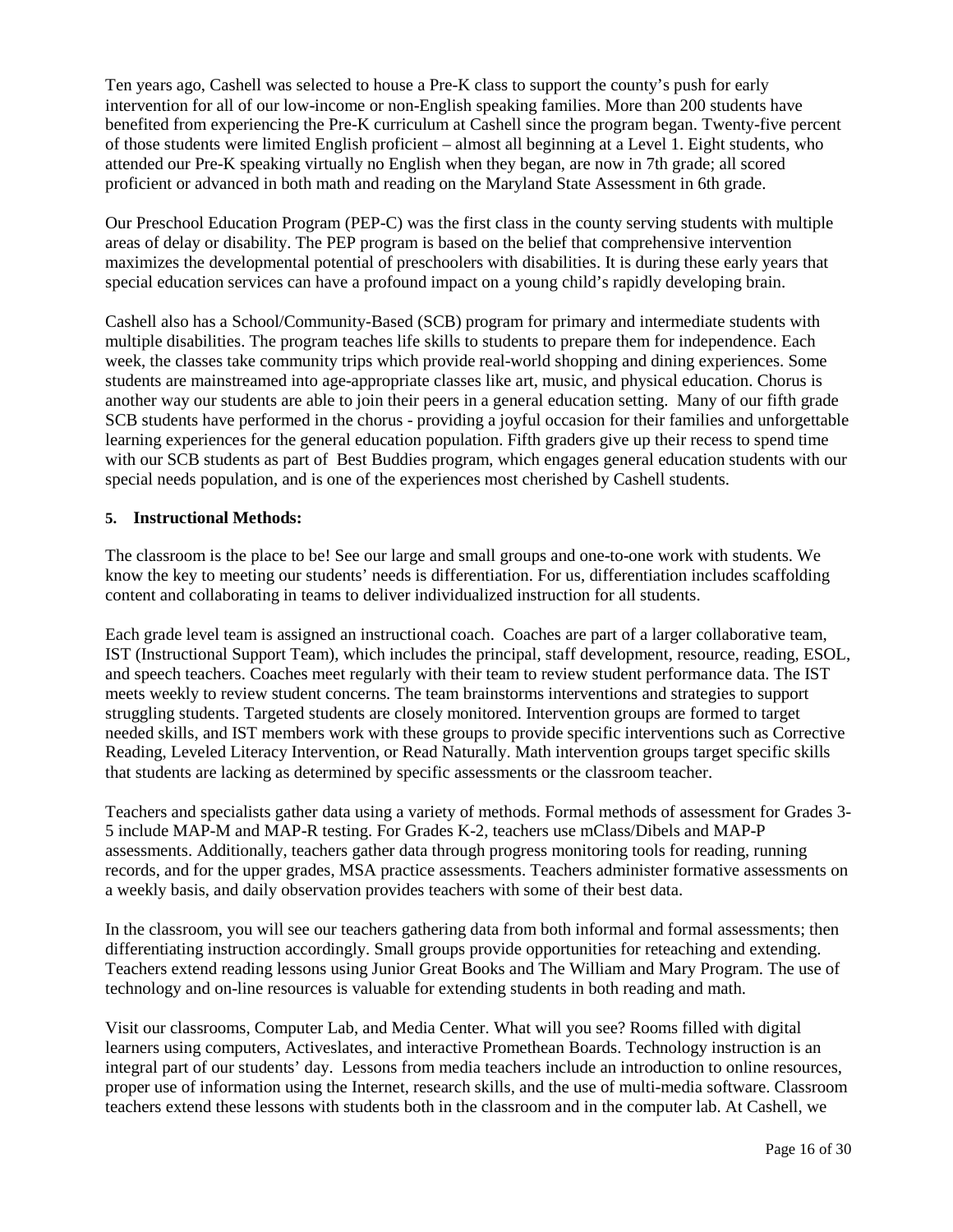recognize that technology is a key tool for helping to support and differentiate our instruction to meet the needs of all learners. Technology helps our students make real-world connections to classroom learning.

### **6. Professional Development:**

Just as the Cashell staff has high expectation for our students, we hold the highest standards for ourselves and engage in ongoing professional development. Our professional learning community members believe that the cycle of continuous learning is a collective responsibility focused on improvements in educator practice to increase student learning. We approach professional development as an ongoing, cohesive process that requires support and coaching in order to embed new learning into practice. The primary goals are to extend teachers' content-specific knowledge, strengthen pedagogy, and foster implementation of research-based strategies to achieve student learning goals.

The staff development teacher works collaboratively with other School Leadership Team members to examine the school improvement goals and analyze needs assessment data and district-mandated topics: CCSS, MCPS Curriculum 2.0, Universal Design for Learning (UDL) in order to plan and implement effective job-embedded professional learning. Expert teachers share best practices and strategies that lead to deeper understanding and student engagement, reflective teaching, technology application, and effective student discourse in science, technology, engineering, and math (STEM). Teacher leaders deliver these differentiated professional development sessions during faculty meetings and weekly grade-level team meetings. Examination of grade-level curricula and integration of Thinking and Academic Skills (TASS) involves team members collaborating with specialists (reading/resource/ESOL) to gain a deeper understanding of curricular topics and plan instruction that meets the needs of all learners.

Over the last few years all teachers have attended summer training and participated in self-study courses to build their knowledge of the Common Core/Curriculum 2.0. The Leadership Team attended the MSDE Educator Effectiveness Academies. During pre-service week, team members shared their learning from the summer to help prepare for the new school year. Content experts and their colleagues planned professional development for the staff and presented at monthly staff meetings. The focus has been on the content shifts in reading, math, and STEM related to the Common Core, while highlighting equitable practices to engage all learners. Teachers continued their learning during weekly extended planning by developing small group lessons and afterwards reflecting with colleagues to critique and improve the effectiveness of the lesson. A standard practice at Cashell is peer visits with reflection. Each marking period, teachers visit other classrooms to observe and learn more about best practices. All teachers have obtained or are working on advanced degrees and three staff members have achieved National Board Certification. Our adult learning and enhanced efficacy have a positive impact on student learning.

# **7. School Leadership**

Supportive and shared leadership has been a strong core value and standard practice for many years at Cashell. A profound transformation occurred during Cashell's two-year participation in the district's Professional Learning Communities Institute, which provided the framework for Leadership Team members to engage in discussion, reflection, and self-assessment to learn together and direct their efforts toward improved student learning. Throughout this reflective process, leaders were empowered to reinforce the skills, practices, strategies, and beliefs that result in students learning at high levels within the school. Intentional and strategic steps were taken to build the psychologically-safe, supportive conditions needed to examine instructional practices. Our philosophy is a strong School Leadership Team with shared goals, values, and vision is essential to growth of the organizational culture, improvements in the educational program, and the ability to meet the needs of all students every day. This culture of collaboration, risktaking, shared decision-making, analysis of student work to determine instructional supports, and strong shared leadership exemplifies excellence that continues to the present day.

Our Instructional Support Team (IST) - principal, staff development teacher, special education resource teacher, ESOL teacher, speech-language pathologist, reading specialist, and school psychologist meets weekly to monitor student progress and discuss academic and social-emotional supports for students. The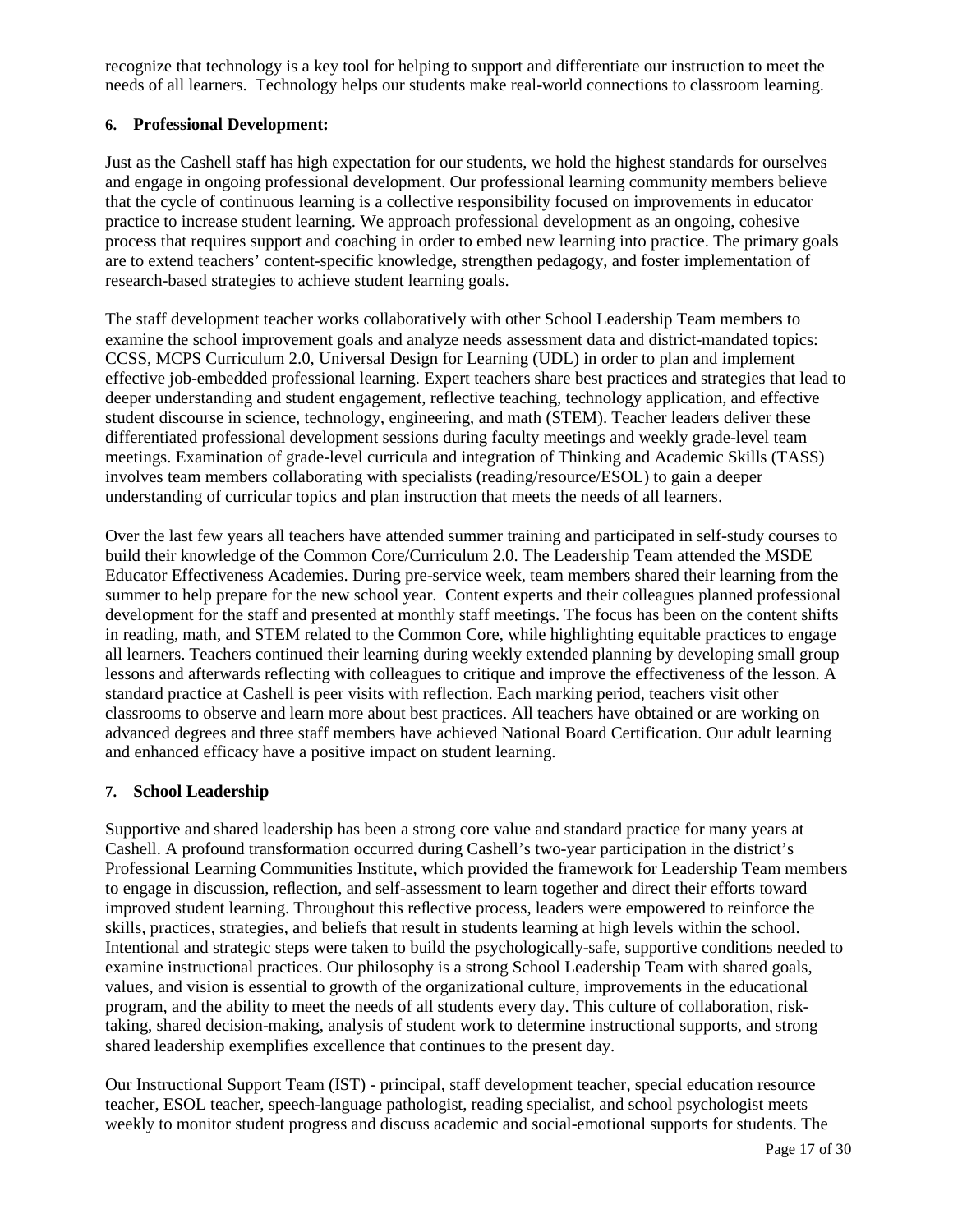School Leadership Team (SLT) - principal, staff development teacher, reading specialist, instructional data analyst, ESOL team leader, counselor, and grade level team leaders plays a significant role in guiding the work of the school. They meet each summer to review our School Improvement Plan (SIP) instructional focus and evaluate the successes/challenges of the previous year. The SLT discusses the SIP goals and objectives, school processes and procedures that support the school-wide instructional focus, and ways the faculty/staff focus will be addressed through on-going, school-embedded professional learning.

SLT meets on a monthly basis throughout the year to monitor SIP progress, celebrate successes, and address problems/concerns that arise. Instructional leaders use the school-wide monitoring tool and in-depth grade level data discussions to plan, deliver, and assess curriculum implementation. Collegial inquiry and learning are embraced at Cashell and have contributed to more than 95% of our students scoring proficient or advanced in both reading and math for the past five years. Shared leadership at Cashell has resulted in doing more than closing the achievement gap - it has contributed the common belief that a strong sense of team and community will have a positive effect on student achievement.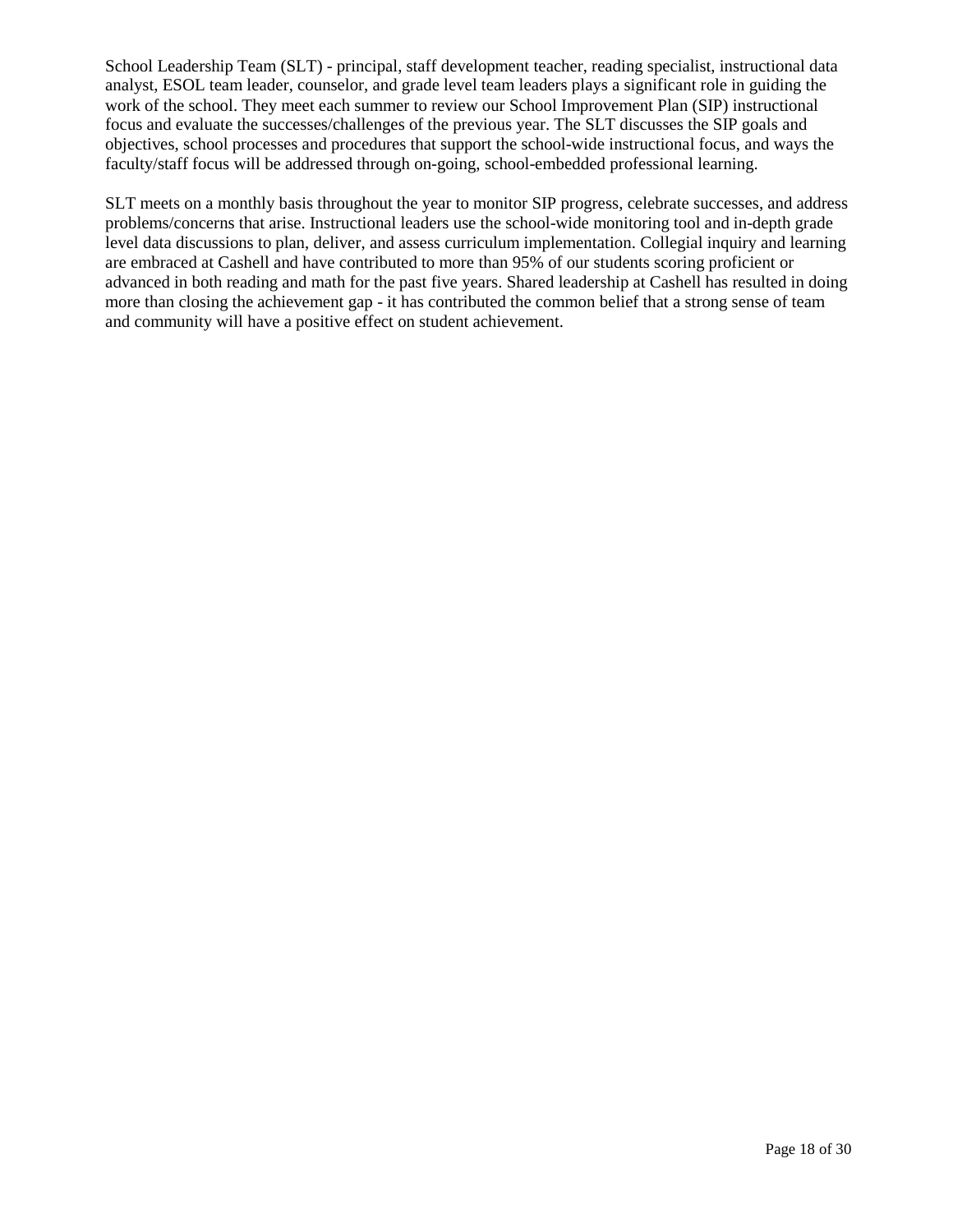**Subject:** <u>Math</u><br> **All Students Tested/Grade:** <u>3</u> **Test: Maryland State Assessment**<br> **Edition/Publication Year:** 2013 **Publisher:** Pearson

**All Students Tested/Grade:** 3 **Edition/Publication Year:** 2013

| School Year                      | 2012-2013        | 2011-2012        | 2010-2011      | 2009-2010        | 2008-2009        |
|----------------------------------|------------------|------------------|----------------|------------------|------------------|
| Testing month                    | Mar              | Mar              | Mar            | Mar              | Mar              |
| <b>SCHOOL SCORES*</b>            |                  |                  |                |                  |                  |
| % Proficient plus % Advanced     | 100              | 100              | 98             | 98               | 100              |
| % Advanced                       | 53               | 54               | 56             | 54               | 48               |
| Number of students tested        | 37               | 51               | 45             | 42               | 48               |
| Percent of total students tested | 100              | 100              | 100            | 100              | 100              |
| Number of students tested with   | $\mathbf{1}$     | $\mathbf{1}$     | $\overline{4}$ | $\mathbf{1}$     | $\overline{2}$   |
| alternative assessment           |                  |                  |                |                  |                  |
| % of students tested with        | $\overline{3}$   | $\overline{2}$   | 9              | $\overline{2}$   | $\overline{4}$   |
| alternative assessment           |                  |                  |                |                  |                  |
| <b>SUBGROUP SCORES</b>           |                  |                  |                |                  |                  |
| 1. Free and Reduced-Price        |                  |                  |                |                  |                  |
| Meals/Socio-Economic/            |                  |                  |                |                  |                  |
| <b>Disadvantaged Students</b>    |                  |                  |                |                  |                  |
| % Proficient plus % Advanced     | 100              | 100              | 100            | 100              | 100              |
| % Advanced                       | 17               | 38               | 33             | 12               | 25               |
| Number of students tested        | 6                | 8                | 6              | 8                | $\overline{4}$   |
| 2. Students receiving Special    |                  |                  |                |                  |                  |
| <b>Education</b>                 |                  |                  |                |                  |                  |
| % Proficient plus % Advanced     | 100              | 100              | 100            | 75               | 100              |
| % Advanced                       | 50               | $\boldsymbol{0}$ | 43             | 50               | $\boldsymbol{0}$ |
| Number of students tested        | $\overline{4}$   | $\mathbf{1}$     | $\overline{7}$ | $\overline{4}$   | $\overline{2}$   |
| 3. English Language Learner      |                  |                  |                |                  |                  |
| <b>Students</b>                  |                  |                  |                |                  |                  |
| % Proficient plus % Advanced     | 100              | 100              | 100            | 85               | 100              |
| % Advanced                       | $\boldsymbol{0}$ | 43               | 33             | 14               | 67               |
| Number of students tested        | $\overline{3}$   | $\overline{7}$   | 6              | $\overline{7}$   | 3                |
| 4. Hispanic or Latino            |                  |                  |                |                  |                  |
| <b>Students</b>                  |                  |                  |                |                  |                  |
| % Proficient plus % Advanced     | 100              | 100              | 100            | 86               | 100              |
| % Advanced                       | 29               | 44               | 25             | $\boldsymbol{0}$ | 50               |
| Number of students tested        | $\overline{7}$   | 9                | $\overline{4}$ | $\overline{7}$   | $8\,$            |
| 5. African - American            |                  |                  |                |                  |                  |
| <b>Students</b>                  |                  |                  |                |                  |                  |
| % Proficient plus % Advanced     | 100              | 100              | 83             | 100              | 100              |
| % Advanced                       | 50               | 33               | 33             | 33               | 50               |
| Number of students tested        | 6                | 6                | 6              | $\overline{3}$   | $\overline{4}$   |
| <b>6. Asian Students</b>         |                  |                  |                |                  |                  |
| % Proficient plus % Advanced     | 100              | 100              | 100            | 100              | 100              |
| % Advanced                       | 100              | 67               | 60             | 75               | $\boldsymbol{0}$ |
| Number of students tested        | 3                | 6                | 5              | $\overline{4}$   | 3                |
| 7. American Indian or            |                  |                  |                |                  |                  |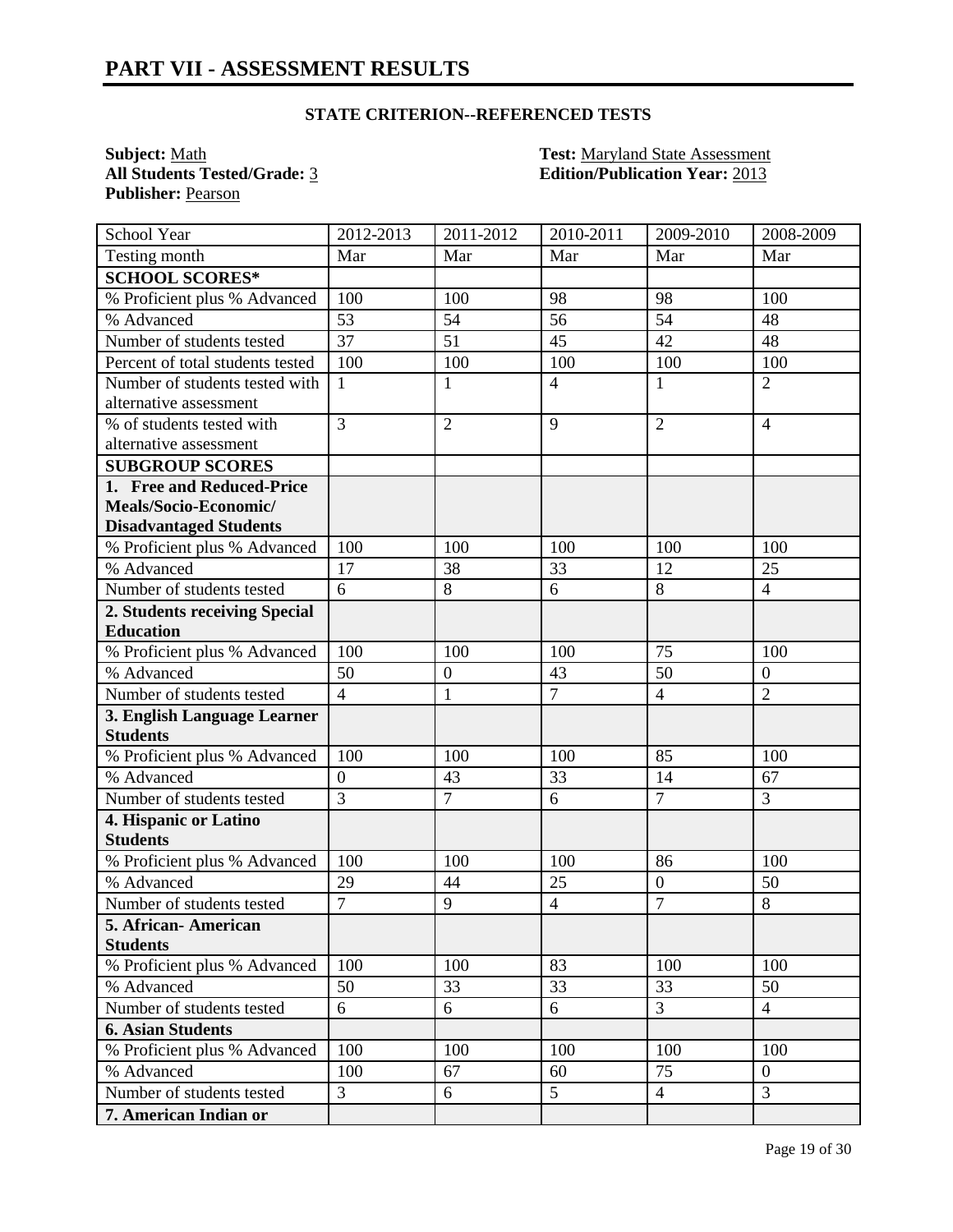| <b>Alaska Native Students</b>    |     |     |     |     |     |
|----------------------------------|-----|-----|-----|-----|-----|
| % Proficient plus % Advanced     |     |     |     |     |     |
| % Advanced                       |     |     |     |     |     |
| Number of students tested        |     |     |     |     |     |
| 8. Native Hawaiian or other      |     |     |     |     |     |
| <b>Pacific Islander Students</b> |     |     |     |     |     |
| % Proficient plus % Advanced     |     |     |     |     |     |
| % Advanced                       |     |     |     |     |     |
| Number of students tested        |     |     |     |     |     |
| 9. White Students                |     |     |     |     |     |
| % Proficient plus % Advanced     | 100 | 100 | 100 | 100 | 100 |
| % Advanced                       | 55  | 61  | 70  | 68  | 54  |
| Number of students tested        | 20  | 28  | 23  | 25  | 28  |
| 10. Two or More Races            |     |     |     |     |     |
| identified Students              |     |     |     |     |     |
| % Proficient plus % Advanced     |     |     |     |     |     |
| % Advanced                       |     |     |     |     |     |
| Number of students tested        |     |     |     |     |     |
| 11. Other 1: Other 1             |     |     |     |     |     |
| % Proficient plus % Advanced     |     |     |     |     |     |
| % Advanced                       |     |     |     |     |     |
| Number of students tested        |     |     |     |     |     |
| 12. Other 2: Other 2             |     |     |     |     |     |
| % Proficient plus % Advanced     |     |     |     |     |     |
| % Advanced                       |     |     |     |     |     |
| Number of students tested        |     |     |     |     |     |
| 13. Other 3: Other 3             |     |     |     |     |     |
| % Proficient plus % Advanced     |     |     |     |     |     |
| % Advanced                       |     |     |     |     |     |
| Number of students tested        |     |     |     |     |     |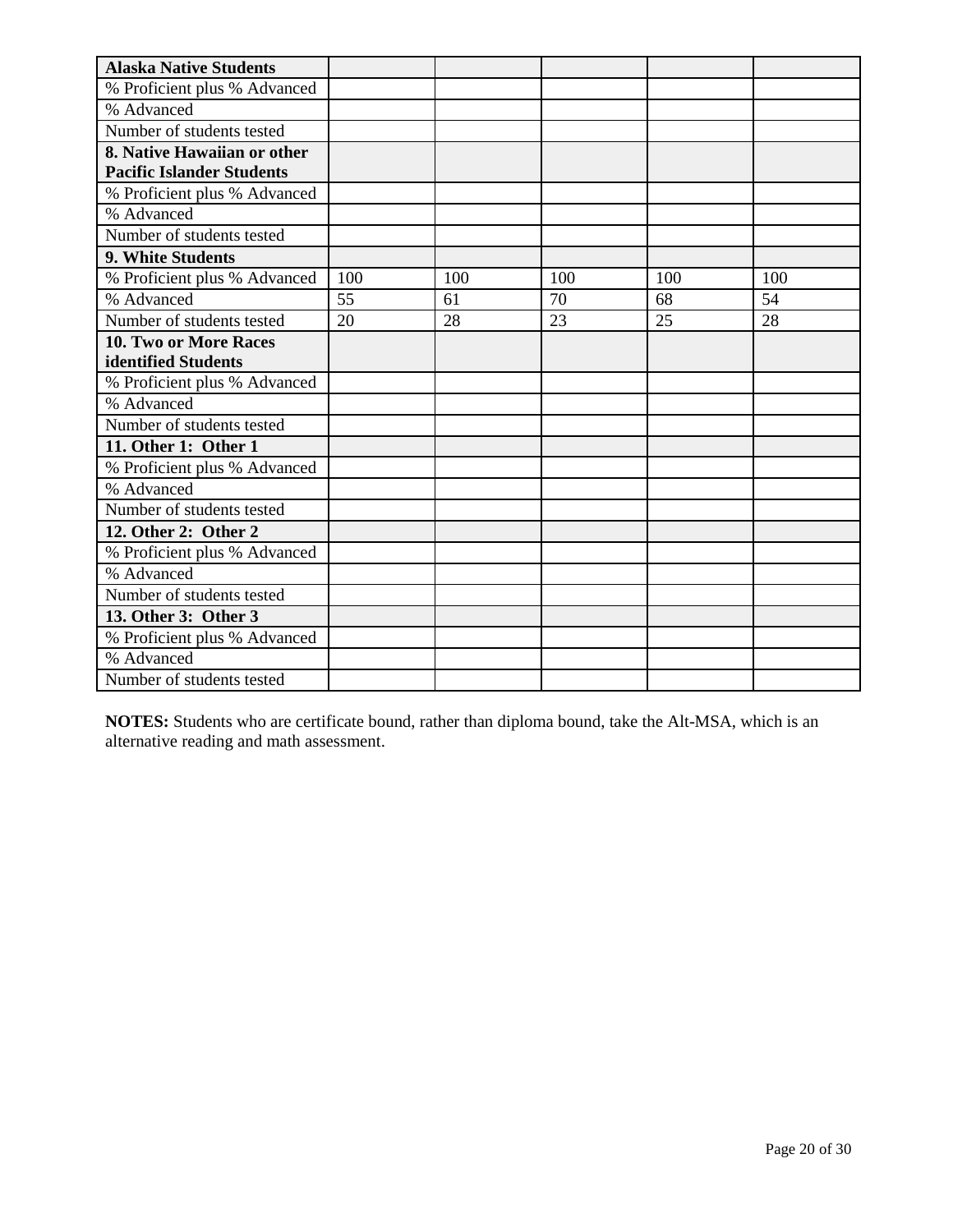**Publisher:** Pearson

#### **Subject:** Math **Test:** Maryland State Assessment **All Students Tested/Grade:** 4 **Edition/Publication Year:** 2013

| School Year                                    | 2012-2013      | 2011-2012            | 2010-2011      | 2009-2010            | 2008-2009            |
|------------------------------------------------|----------------|----------------------|----------------|----------------------|----------------------|
| Testing month                                  | Mar            | Mar                  | Mar            | Mar                  | Mar                  |
| <b>SCHOOL SCORES*</b>                          |                |                      |                |                      |                      |
| % Proficient plus % Advanced                   | 100            | 98                   | 100            | 98                   | 100                  |
| % Advanced                                     | 74             | 66                   | 86             | 69                   | 76                   |
| Number of students tested                      | 47             | 45                   | 37             | 49                   | 45                   |
| Percent of total students tested               | 100            | 100                  | 100            | 100                  | 100                  |
| Number of students tested with                 | $\overline{0}$ | $\overline{4}$       | $\mathbf{1}$   | $\overline{0}$       | 3                    |
| alternative assessment                         |                |                      |                |                      |                      |
| % of students tested with                      | $\overline{0}$ | 9                    | 3              | $\overline{0}$       | $\overline{7}$       |
| alternative assessment                         |                |                      |                |                      |                      |
| <b>SUBGROUP SCORES</b>                         |                |                      |                |                      |                      |
| 1. Free and Reduced-Price                      |                |                      |                |                      |                      |
| Meals/Socio-Economic/                          |                |                      |                |                      |                      |
| <b>Disadvantaged Students</b>                  |                |                      |                |                      |                      |
| % Proficient plus % Advanced                   | 100            | 88                   | 100            | 100                  | 100                  |
| % Advanced                                     | 86             | 44                   | 75             | 62                   | 29                   |
| Number of students tested                      | $\overline{7}$ | 9                    | 8              | $\overline{8}$       | $\overline{7}$       |
| 2. Students receiving Special                  |                |                      |                |                      |                      |
| <b>Education</b>                               |                |                      |                |                      |                      |
| % Proficient plus % Advanced                   | 100            | 100                  | 100            | 100                  | 100                  |
| % Advanced                                     | 100            | 43<br>$\overline{7}$ | 75             | 33<br>$\overline{3}$ | 86<br>$\overline{7}$ |
| Number of students tested                      | $\mathbf{1}$   |                      | $\overline{4}$ |                      |                      |
| 3. English Language Learner<br><b>Students</b> |                |                      |                |                      |                      |
| % Proficient plus % Advanced                   | 100            | 100                  | 100            | 100                  | 100                  |
| % Advanced                                     | 83             | 50                   | 33             | 100                  | 29                   |
| Number of students tested                      | 6              | 6                    | 6              | $\overline{2}$       | $\overline{7}$       |
| 4. Hispanic or Latino                          |                |                      |                |                      |                      |
| <b>Students</b>                                |                |                      |                |                      |                      |
| % Proficient plus % Advanced                   | 100            | 100                  | 100            | 100                  | 100                  |
| % Advanced                                     | 78             | $\boldsymbol{0}$     | 50             | 78                   | 50                   |
| Number of students tested                      | 9              | $\overline{4}$       | 6              | 9                    | 8                    |
| 5. African-American                            |                |                      |                |                      |                      |
| <b>Students</b>                                |                |                      |                |                      |                      |
| % Proficient plus % Advanced                   | 100            | 86                   | 100            | 86                   | 100                  |
| % Advanced                                     | 25             | 29                   | 100            | 43                   | 60                   |
| Number of students tested                      | $\overline{4}$ | $\overline{7}$       | $\overline{2}$ | $\overline{7}$       | 5                    |
| <b>6. Asian Students</b>                       |                |                      |                |                      |                      |
| % Proficient plus % Advanced                   | 100            | 100                  | 100            | 100                  | 100                  |
| % Advanced                                     | 83             | 100                  | 75             | 60                   | 67                   |
| Number of students tested                      | 6              | 5                    | $\overline{4}$ | 5                    | $\overline{3}$       |
| 7. American Indian or                          |                |                      |                |                      |                      |
| <b>Alaska Native Students</b>                  |                |                      |                |                      |                      |
| % Proficient plus % Advanced                   |                |                      |                |                      |                      |
| % Advanced                                     |                |                      |                |                      |                      |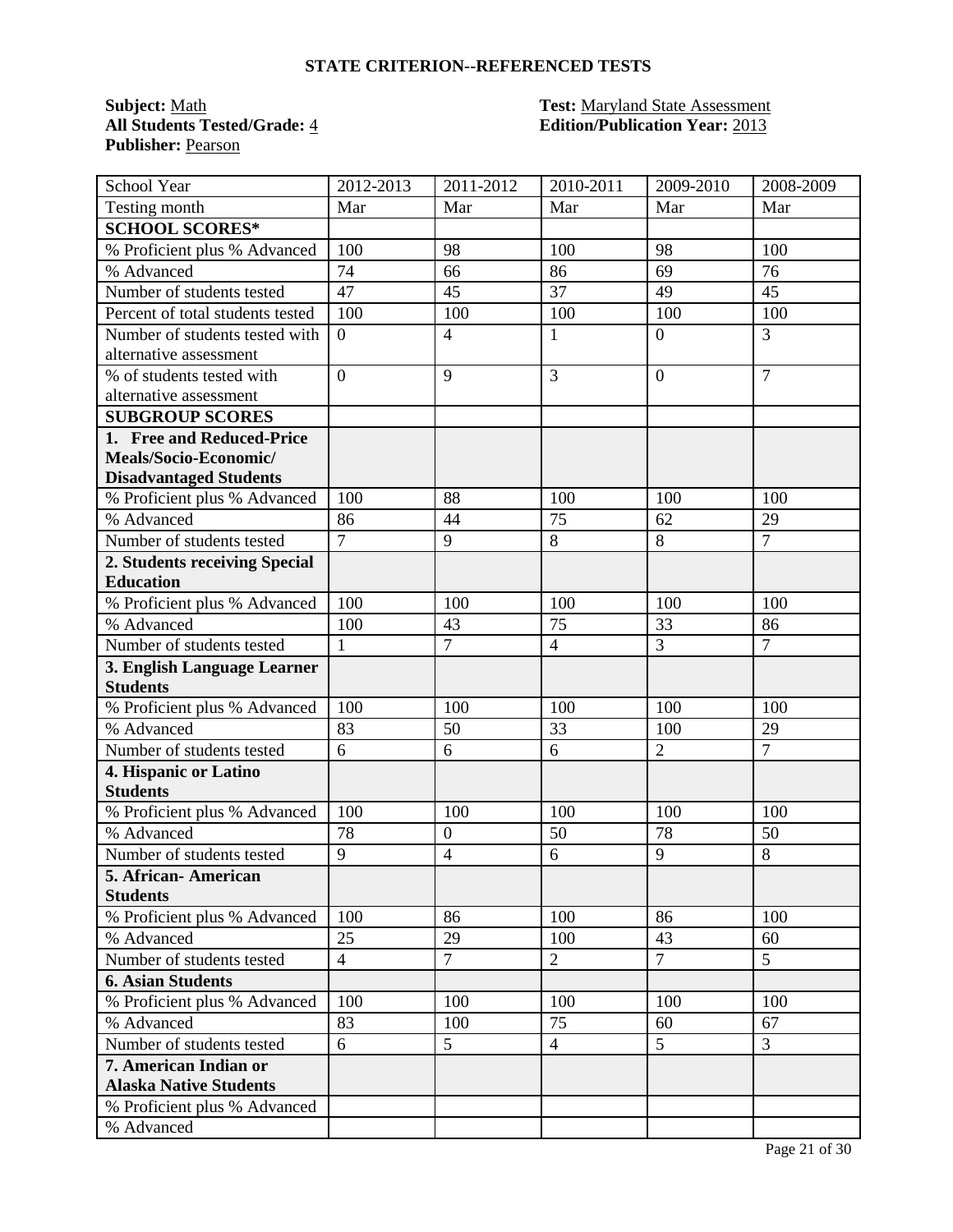| Number of students tested        |     |     |     |     |     |
|----------------------------------|-----|-----|-----|-----|-----|
| 8. Native Hawaiian or other      |     |     |     |     |     |
| <b>Pacific Islander Students</b> |     |     |     |     |     |
| % Proficient plus % Advanced     |     |     |     |     |     |
| % Advanced                       |     |     |     |     |     |
| Number of students tested        |     |     |     |     |     |
| 9. White Students                |     |     |     |     |     |
| % Proficient plus % Advanced     | 100 | 100 | 100 | 100 | 100 |
| % Advanced                       | 78  | 86  | 95  | 76  | 88  |
| Number of students tested        | 27  | 22  | 22  | 25  | 26  |
| 10. Two or More Races            |     |     |     |     |     |
| identified Students              |     |     |     |     |     |
| % Proficient plus % Advanced     |     |     |     |     |     |
| % Advanced                       |     |     |     |     |     |
| Number of students tested        |     |     |     |     |     |
| 11. Other 1: Other 1             |     |     |     |     |     |
| % Proficient plus % Advanced     |     |     |     |     |     |
| % Advanced                       |     |     |     |     |     |
| Number of students tested        |     |     |     |     |     |
| 12. Other 2: Other 2             |     |     |     |     |     |
| % Proficient plus % Advanced     |     |     |     |     |     |
| % Advanced                       |     |     |     |     |     |
| Number of students tested        |     |     |     |     |     |
| 13. Other 3: Other 3             |     |     |     |     |     |
| % Proficient plus % Advanced     |     |     |     |     |     |
| % Advanced                       |     |     |     |     |     |
| Number of students tested        |     |     |     |     |     |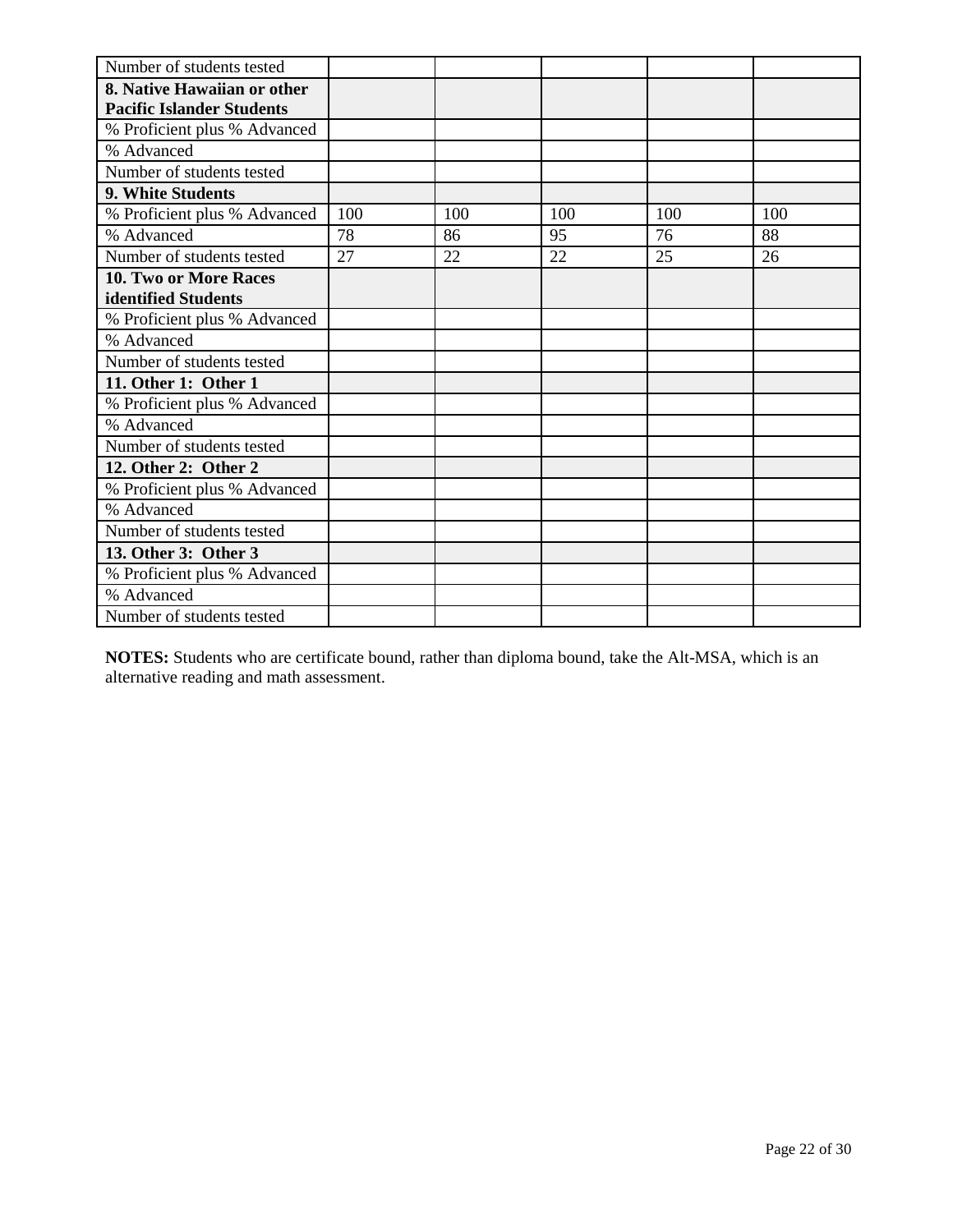**Publisher:** Pearson

#### **Subject:** Math **Test:** Maryland State Assessment **All Students Tested/Grade:** 5 **Edition/Publication Year:** 2013

| School Year                                    | 2012-2013        | $2011 - 2012$    | 2010-2011      | 2009-2010      | 2008-2009       |
|------------------------------------------------|------------------|------------------|----------------|----------------|-----------------|
| Testing month                                  | Mar              | Mar              | Mar            | Mar            | Mar             |
| <b>SCHOOL SCORES*</b>                          |                  |                  |                |                |                 |
| % Proficient plus % Advanced                   | 98               | 98               | 100            | 100            | 94              |
| % Advanced                                     | 54               | 44               | 47             | 47             | 44              |
| Number of students tested                      | 41               | 42               | 47             | 45             | 51              |
| Percent of total students tested               | 100              | 100              | 100            | 100            | 100             |
| Number of students tested with                 | $\overline{4}$   | 1                | $\mathbf{0}$   | $\overline{2}$ | 1               |
| alternative assessment                         |                  |                  |                |                |                 |
| % of students tested with                      | 10               | $\overline{2}$   | $\overline{0}$ | $\overline{4}$ | $\overline{2}$  |
| alternative assessment                         |                  |                  |                |                |                 |
| <b>SUBGROUP SCORES</b>                         |                  |                  |                |                |                 |
| 1. Free and Reduced-Price                      |                  |                  |                |                |                 |
| Meals/Socio-Economic/                          |                  |                  |                |                |                 |
| <b>Disadvantaged Students</b>                  |                  |                  |                |                |                 |
| % Proficient plus % Advanced                   | 86               | 91               | 100            | 100            | 85              |
| % Advanced                                     | 43               | 18               | 43             | 33             | 14              |
| Number of students tested                      | $\overline{7}$   | 11               | $\overline{7}$ | 9              | $\tau$          |
| 2. Students receiving Special                  |                  |                  |                |                |                 |
| <b>Education</b>                               |                  |                  |                |                |                 |
| % Proficient plus % Advanced                   | 71               | 100              | 100            | 100            | 75              |
| % Advanced                                     | 14               | 67               | 33             | 29             | $\overline{25}$ |
| Number of students tested                      | $\overline{7}$   | 3                | $\overline{3}$ | $\overline{7}$ | $\overline{4}$  |
| 3. English Language Learner<br><b>Students</b> |                  |                  |                |                |                 |
| % Proficient plus % Advanced                   | 100              | 86               | 100            | 100            | 80              |
| % Advanced                                     | 80               | $\boldsymbol{0}$ | 50             | 29             | 20              |
| Number of students tested                      | 5                | $\overline{7}$   | $\overline{4}$ | $\overline{7}$ | 5               |
| 4. Hispanic or Latino                          |                  |                  |                |                |                 |
| <b>Students</b>                                |                  |                  |                |                |                 |
| % Proficient plus % Advanced                   | 100              | 86               | 100            | 100            | 100             |
| % Advanced                                     | $\boldsymbol{0}$ | $\boldsymbol{0}$ | 50             | 44             | 14              |
| Number of students tested                      | $\overline{3}$   | 8                | 8              | 9              | $\overline{7}$  |
| 5. African- American                           |                  |                  |                |                |                 |
| <b>Students</b>                                |                  |                  |                |                |                 |
| % Proficient plus % Advanced                   | 60               | 100              | 100            | 100            | 74              |
| % Advanced                                     | 20               | 100              | 33             | 33             | 12              |
| Number of students tested                      | $\overline{5}$   | 3                | $\overline{3}$ | 6              | 8               |
| <b>6. Asian Students</b>                       |                  |                  |                |                |                 |
| % Proficient plus % Advanced                   | 100              | 100              | 100            | 100            | 100             |
| % Advanced                                     | 80               | 50               | 25             | 33             | 67              |
| Number of students tested                      | 5                | $\overline{4}$   | $8\,$          | $\overline{3}$ | 6               |
| 7. American Indian or                          |                  |                  |                |                |                 |
| <b>Alaska Native Students</b>                  |                  |                  |                |                |                 |
| % Proficient plus % Advanced                   |                  |                  |                |                |                 |
| % Advanced                                     |                  |                  |                |                |                 |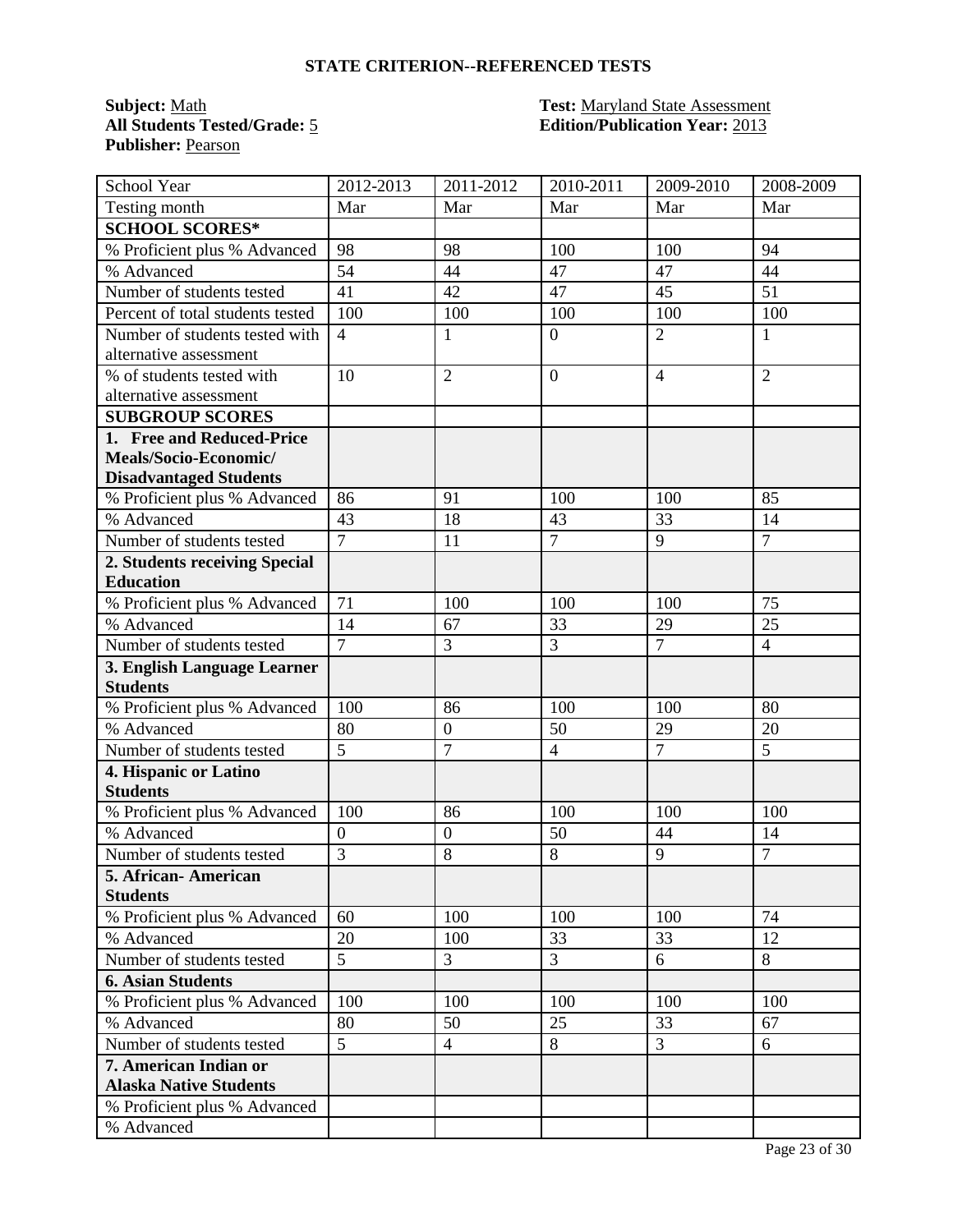| Number of students tested        |     |     |     |     |    |
|----------------------------------|-----|-----|-----|-----|----|
| 8. Native Hawaiian or other      |     |     |     |     |    |
| <b>Pacific Islander Students</b> |     |     |     |     |    |
| % Proficient plus % Advanced     |     |     |     |     |    |
| % Advanced                       |     |     |     |     |    |
| Number of students tested        |     |     |     |     |    |
| 9. White Students                |     |     |     |     |    |
| % Proficient plus % Advanced     | 100 | 100 | 100 | 100 | 97 |
| % Advanced                       | 62  | 54  | 54  | 52  | 62 |
| Number of students tested        | 21  | 24  | 26  | 25  | 26 |
| 10. Two or More Races            |     |     |     |     |    |
| identified Students              |     |     |     |     |    |
| % Proficient plus % Advanced     |     |     |     |     |    |
| % Advanced                       |     |     |     |     |    |
| Number of students tested        |     |     |     |     |    |
| 11. Other 1: Other 1             |     |     |     |     |    |
| % Proficient plus % Advanced     |     |     |     |     |    |
| % Advanced                       |     |     |     |     |    |
| Number of students tested        |     |     |     |     |    |
| 12. Other 2: Other 2             |     |     |     |     |    |
| % Proficient plus % Advanced     |     |     |     |     |    |
| % Advanced                       |     |     |     |     |    |
| Number of students tested        |     |     |     |     |    |
| 13. Other 3: Other 3             |     |     |     |     |    |
| % Proficient plus % Advanced     |     |     |     |     |    |
| % Advanced                       |     |     |     |     |    |
| Number of students tested        |     |     |     |     |    |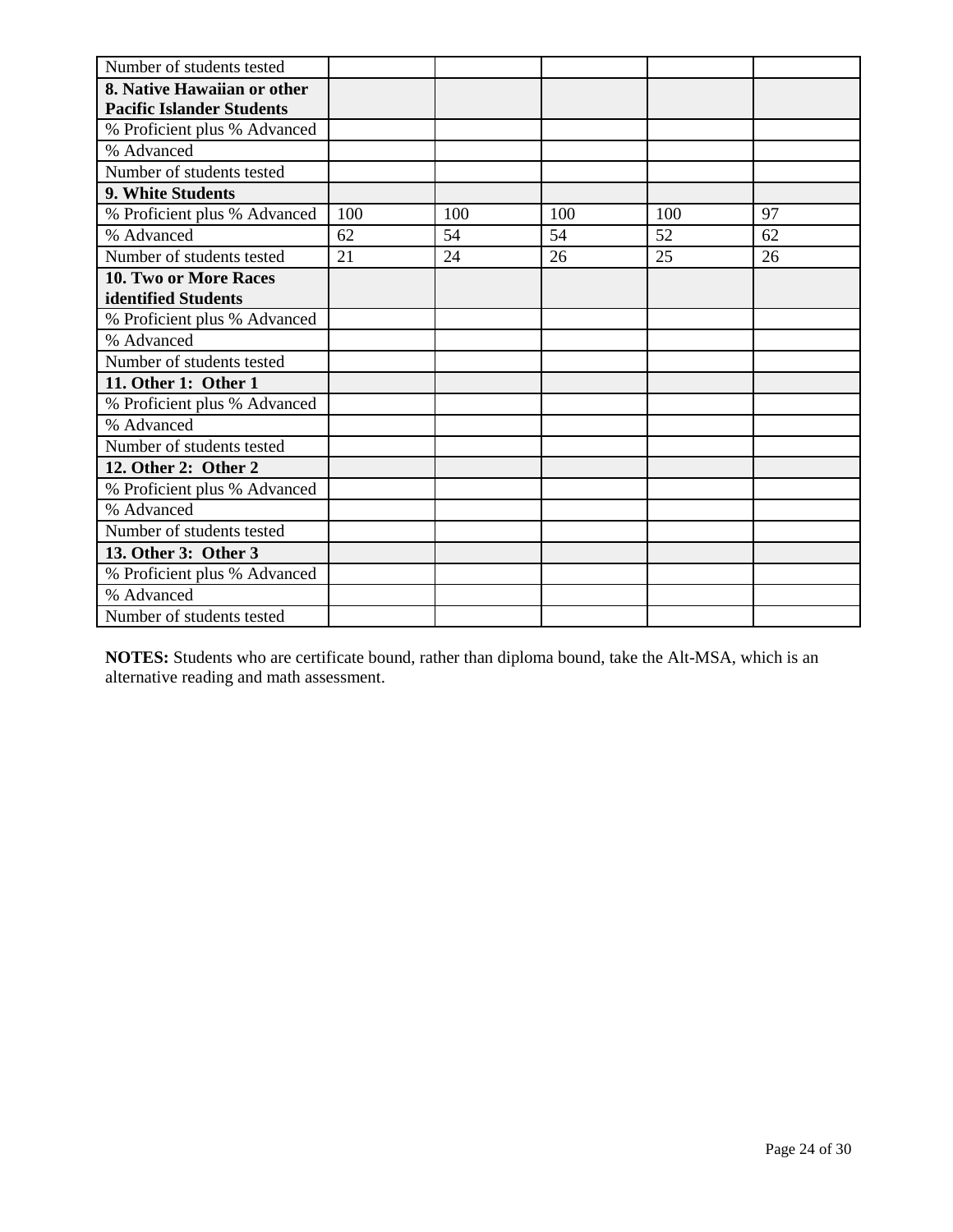**Publisher:** Pearson

#### **Subject:** Reading/ELA **Test:** Maryland State Assessment **All Students Tested/Grade:** 3 **Edition/Publication Year:** 2013

| School Year                      | 2012-2013        | 2011-2012        | 2010-2011      | 2009-2010        | 2008-2009      |
|----------------------------------|------------------|------------------|----------------|------------------|----------------|
| Testing month                    | Mar              | Mar              | Mar            | Mar              | Mar            |
| <b>SCHOOL SCORES*</b>            |                  |                  |                |                  |                |
| % Proficient plus % Advanced     | 100              | 98               | 95             | 100              | 100            |
| % Advanced                       | 44               | 44               | 34             | 29               | 43             |
| Number of students tested        | 37               | 51               | 45             | 42               | 48             |
| Percent of total students tested | 100              | 100              | 100            | 100              | 100            |
| Number of students tested with   | 1                | $\mathbf{1}$     | $\overline{4}$ | 1                | $\overline{2}$ |
| alternative assessment           |                  |                  |                |                  |                |
| % of students tested with        | $\overline{3}$   | $\overline{2}$   | 9              | $\overline{2}$   | $\overline{4}$ |
| alternative assessment           |                  |                  |                |                  |                |
| <b>SUBGROUP SCORES</b>           |                  |                  |                |                  |                |
| 1. Free and Reduced-Price        |                  |                  |                |                  |                |
| Meals/Socio-Economic/            |                  |                  |                |                  |                |
| <b>Disadvantaged Students</b>    |                  |                  |                |                  |                |
| % Proficient plus % Advanced     | 100              | 100              | 100            | 100              | 100            |
| % Advanced                       | $\overline{0}$   | 25               | $\overline{0}$ | 12               | $\overline{0}$ |
| Number of students tested        | 6                | 8                | 6              | 8                | $\overline{4}$ |
| 2. Students receiving Special    |                  |                  |                |                  |                |
| <b>Education</b>                 |                  |                  |                |                  |                |
| % Proficient plus % Advanced     | 100              | 100              | 100            | 100              | 100            |
| % Advanced                       | 50               | $\boldsymbol{0}$ | 14             | $\overline{0}$   | $\overline{0}$ |
| Number of students tested        | $\overline{4}$   | $\mathbf{1}$     | $\overline{7}$ | $\overline{4}$   | $\overline{2}$ |
| 3. English Language Learner      |                  |                  |                |                  |                |
| <b>Students</b>                  |                  |                  |                |                  |                |
| % Proficient plus % Advanced     | 100              | 100              | 100            | 100              | 100            |
| % Advanced                       | $\boldsymbol{0}$ | 14               | 17             | $\boldsymbol{0}$ | 33             |
| Number of students tested        | 3                | $\overline{7}$   | 6              | $\overline{7}$   | 3              |
| 4. Hispanic or Latino            |                  |                  |                |                  |                |
| <b>Students</b>                  |                  |                  |                |                  |                |
| % Proficient plus % Advanced     | 100              | 100              | 100            | 100              | 100            |
| % Advanced                       | 14               | 33               | 25             | $\overline{0}$   | 25             |
| Number of students tested        | $\overline{7}$   | 9                | $\overline{4}$ | $\overline{7}$   | 8              |
| 5. African- American             |                  |                  |                |                  |                |
| <b>Students</b>                  |                  |                  |                |                  |                |
| % Proficient plus % Advanced     | 100              | 100              | 67             | 100              | 100            |
| % Advanced                       | 33               | 17               | $\overline{0}$ | $\overline{0}$   | 75             |
| Number of students tested        | 6                | 6                | 6              | $\overline{3}$   | $\overline{4}$ |
| <b>6. Asian Students</b>         |                  |                  |                |                  |                |
| % Proficient plus % Advanced     | 100              | 100              | 100            | 100              | 100            |
| % Advanced                       | 33               | 50               | 40             | 25               | 33             |
| Number of students tested        | 3                | 6                | 5              | $\overline{4}$   | $\overline{3}$ |
| 7. American Indian or            |                  |                  |                |                  |                |
| <b>Alaska Native Students</b>    |                  |                  |                |                  |                |
| % Proficient plus % Advanced     |                  |                  |                |                  |                |
| % Advanced                       |                  |                  |                |                  |                |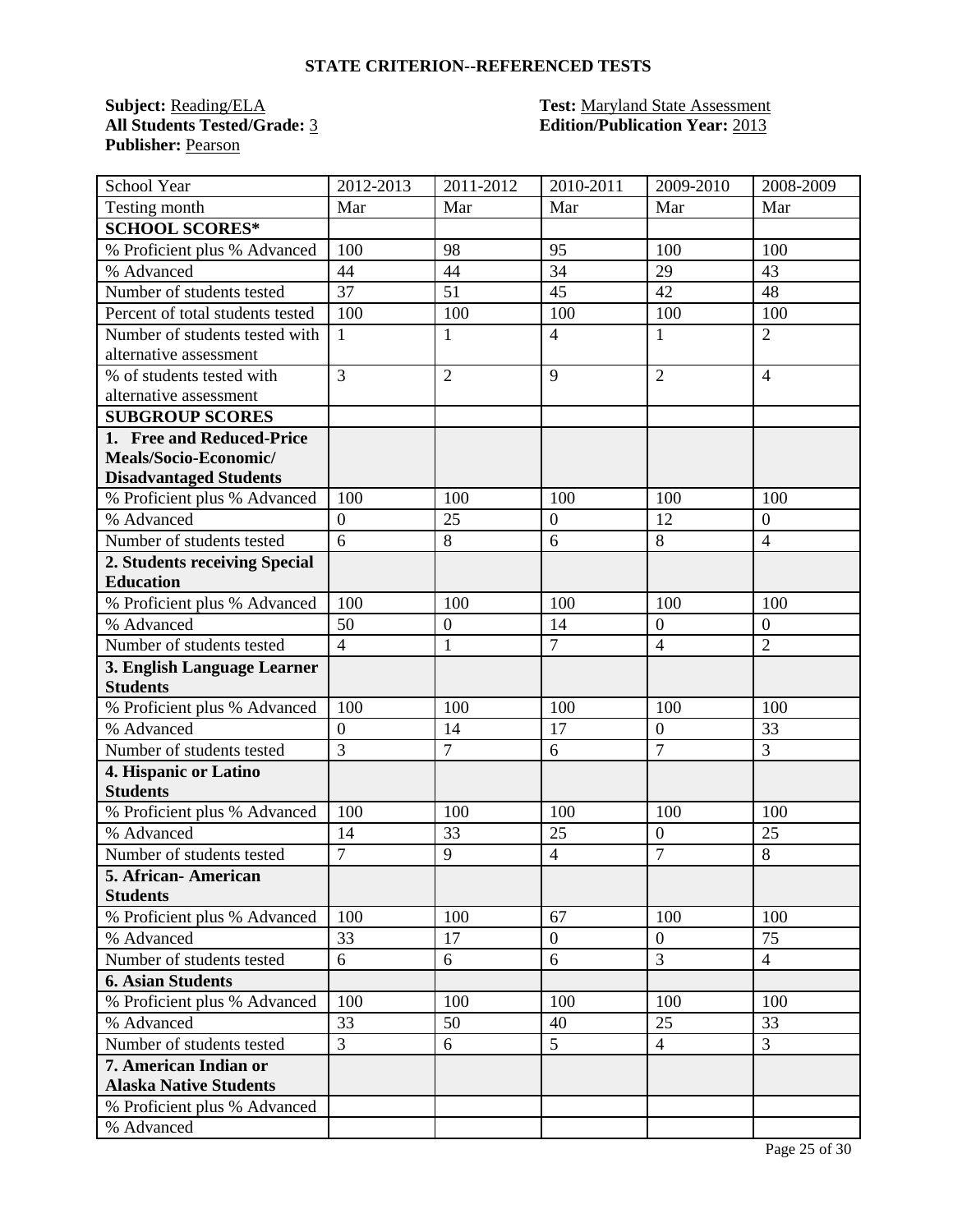| Number of students tested        |     |    |     |     |     |
|----------------------------------|-----|----|-----|-----|-----|
| 8. Native Hawaiian or other      |     |    |     |     |     |
| <b>Pacific Islander Students</b> |     |    |     |     |     |
| % Proficient plus % Advanced     |     |    |     |     |     |
| % Advanced                       |     |    |     |     |     |
| Number of students tested        |     |    |     |     |     |
| 9. White Students                |     |    |     |     |     |
| % Proficient plus % Advanced     | 100 | 96 | 100 | 100 | 100 |
| % Advanced                       | 60  | 50 | 48  | 40  | 46  |
| Number of students tested        | 20  | 28 | 23  | 25  | 28  |
| 10. Two or More Races            |     |    |     |     |     |
| identified Students              |     |    |     |     |     |
| % Proficient plus % Advanced     |     |    |     |     |     |
| % Advanced                       |     |    |     |     |     |
| Number of students tested        |     |    |     |     |     |
| 11. Other 1: Other 1             |     |    |     |     |     |
| % Proficient plus % Advanced     |     |    |     |     |     |
| % Advanced                       |     |    |     |     |     |
| Number of students tested        |     |    |     |     |     |
| 12. Other 2: Other 2             |     |    |     |     |     |
| % Proficient plus % Advanced     |     |    |     |     |     |
| % Advanced                       |     |    |     |     |     |
| Number of students tested        |     |    |     |     |     |
| 13. Other 3: Other 3             |     |    |     |     |     |
| % Proficient plus % Advanced     |     |    |     |     |     |
| % Advanced                       |     |    |     |     |     |
| Number of students tested        |     |    |     |     |     |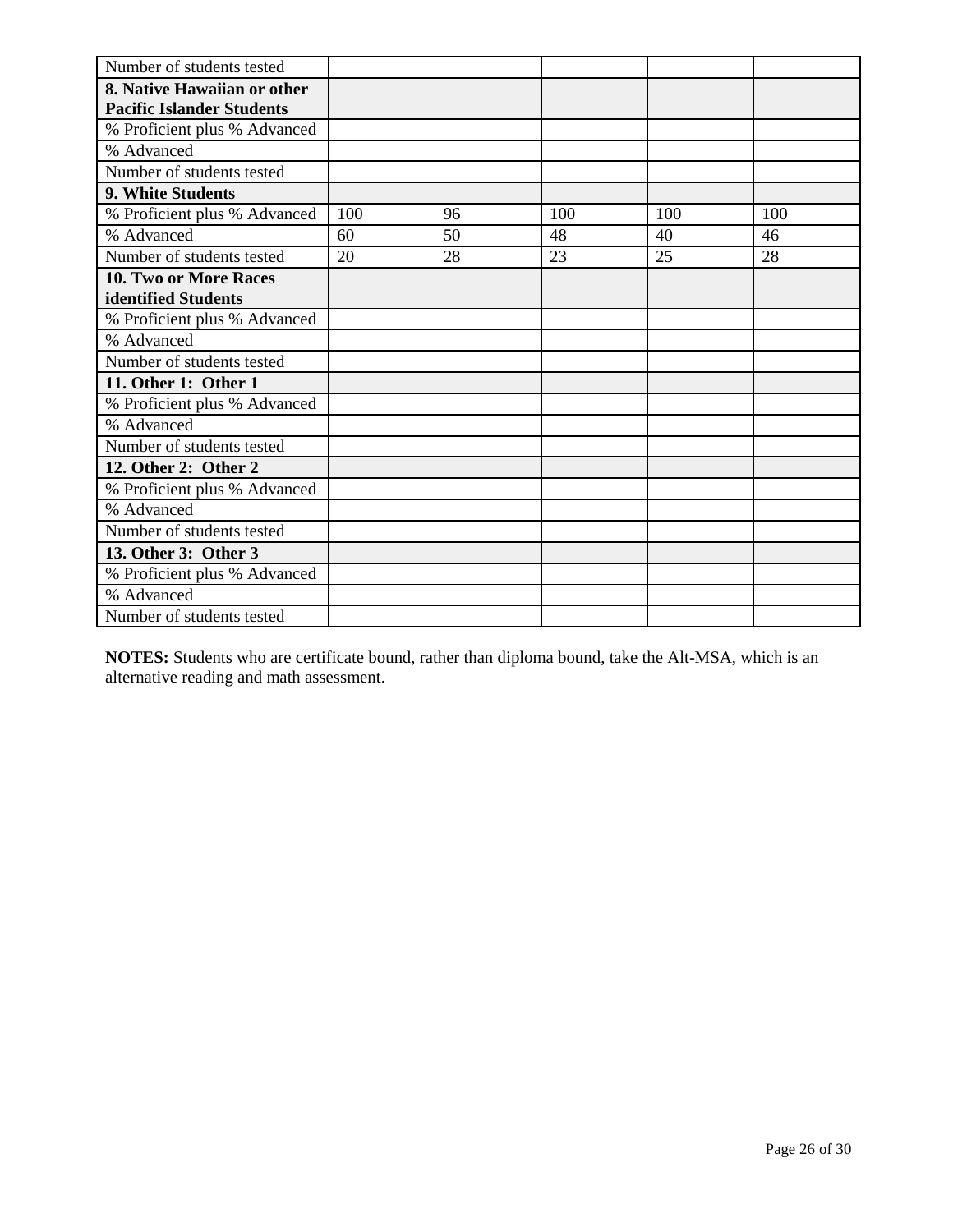**Publisher:** Pearson

#### **Subject:** Reading/ELA **Test:** Maryland State Assessment **All Students Tested/Grade:** 4 **Edition/Publication Year:** 2013

| <b>School Year</b>               | 2012-2013      | 2011-2012      | 2010-2011      | 2009-2010      | 2008-2009      |
|----------------------------------|----------------|----------------|----------------|----------------|----------------|
| Testing month                    | Mar            | Mar            | Mar            | Mar            | Mar            |
| <b>SCHOOL SCORES*</b>            |                |                |                |                |                |
| % Proficient plus % Advanced     | 100            | 100            | 100            | 100            | 100            |
| % Advanced                       | 55             | 46             | 67             | 53             | 44             |
| Number of students tested        | 47             | 45             | 37             | 49             | 44             |
| Percent of total students tested | 100            | 100            | 100            | 100            | 100            |
| Number of students tested with   | $\overline{0}$ | $\overline{4}$ | $\mathbf{1}$   | $\overline{0}$ | 3              |
| alternative assessment           |                |                |                |                |                |
| % of students tested with        | $\overline{0}$ | 9              | 3              | $\overline{0}$ | $\overline{7}$ |
| alternative assessment           |                |                |                |                |                |
| <b>SUBGROUP SCORES</b>           |                |                |                |                |                |
| 1. Free and Reduced-Price        |                |                |                |                |                |
| Meals/Socio-Economic/            |                |                |                |                |                |
| <b>Disadvantaged Students</b>    |                |                |                |                |                |
| % Proficient plus % Advanced     | 100            | 100            | 100            | 100            | 100            |
| % Advanced                       | 29             | 33             | 62             | 50             | 17             |
| Number of students tested        | $\overline{7}$ | 9              | 8              | 8              | 6              |
| 2. Students receiving Special    |                |                |                |                |                |
| <b>Education</b>                 |                |                |                |                |                |
| % Proficient plus % Advanced     | 100            | 100            | 100            | 100            | 100            |
| % Advanced                       | $\overline{0}$ | 29             | 50             | 33             | 29             |
| Number of students tested        | $\mathbf{1}$   | $\overline{7}$ | $\overline{4}$ | $\overline{3}$ | $\overline{7}$ |
| 3. English Language Learner      |                |                |                |                |                |
| <b>Students</b>                  |                |                |                |                |                |
| % Proficient plus % Advanced     | 100            | 100            | 100            | 100            | 100            |
| % Advanced                       | 17             | 33             | 33             | 50             | 17             |
| Number of students tested        | 6              | 6              | 6              | $\overline{2}$ | 6              |
| 4. Hispanic or Latino            |                |                |                |                |                |
| <b>Students</b>                  |                |                |                |                |                |
| % Proficient plus % Advanced     | 100            | 100            | 100            | 100            | 100            |
| % Advanced                       | 44             | 25             | 17             | 56             | 38             |
| Number of students tested        | 9              | $\overline{4}$ | 6              | 9              | 8              |
| 5. African- American             |                |                |                |                |                |
| <b>Students</b>                  |                |                |                |                |                |
| % Proficient plus % Advanced     | 100            | 100            | 100            | 100            | 100            |
| % Advanced                       | 25             | 29             | 100            | 43             | 20             |
| Number of students tested        | $\overline{4}$ | $\overline{7}$ | $\overline{2}$ | $\overline{7}$ | 5              |
| <b>6. Asian Students</b>         |                |                |                |                |                |
| % Proficient plus % Advanced     | 100            | 100            | 100            | 100            | 100            |
| % Advanced                       | 50             | 60             | 75             | 60             | 50             |
| Number of students tested        | 6              | 5              | $\overline{4}$ | $\overline{5}$ | $\overline{2}$ |
| 7. American Indian or            |                |                |                |                |                |
| <b>Alaska Native Students</b>    |                |                |                |                |                |
| % Proficient plus % Advanced     |                |                |                |                |                |
| % Advanced                       |                |                |                |                |                |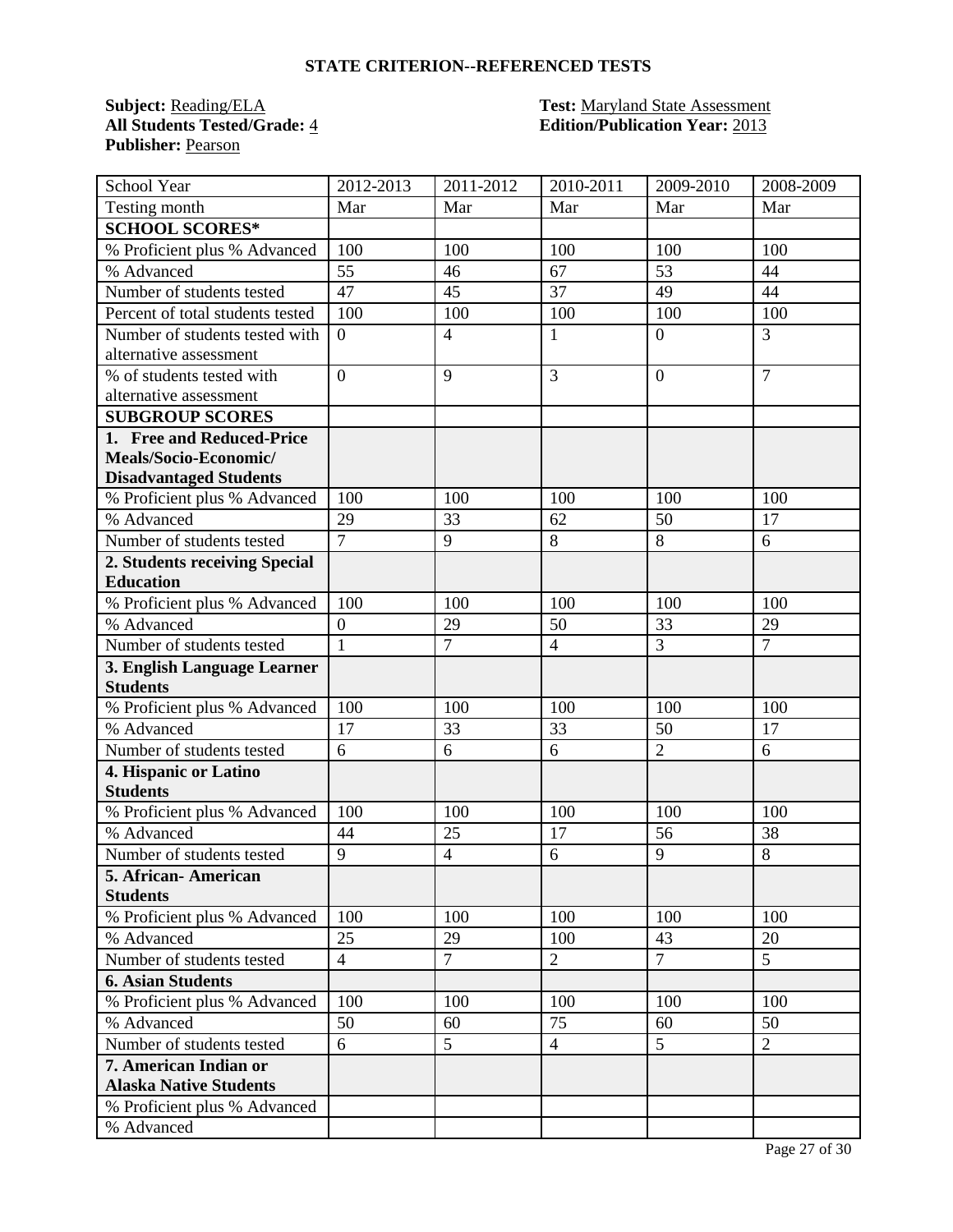| Number of students tested        |     |     |     |     |     |
|----------------------------------|-----|-----|-----|-----|-----|
| 8. Native Hawaiian or other      |     |     |     |     |     |
| <b>Pacific Islander Students</b> |     |     |     |     |     |
| % Proficient plus % Advanced     |     |     |     |     |     |
| % Advanced                       |     |     |     |     |     |
| Number of students tested        |     |     |     |     |     |
| 9. White Students                |     |     |     |     |     |
| % Proficient plus % Advanced     | 100 | 100 | 100 | 100 | 100 |
| % Advanced                       | 63  | 59  | 77  | 56  | 50  |
| Number of students tested        | 27  | 22  | 22  | 25  | 26  |
| <b>10. Two or More Races</b>     |     |     |     |     |     |
| identified Students              |     |     |     |     |     |
| % Proficient plus % Advanced     |     |     |     |     |     |
| % Advanced                       |     |     |     |     |     |
| Number of students tested        |     |     |     |     |     |
| 11. Other 1: Other 1             |     |     |     |     |     |
| % Proficient plus % Advanced     |     |     |     |     |     |
| % Advanced                       |     |     |     |     |     |
| Number of students tested        |     |     |     |     |     |
| 12. Other 2: Other 2             |     |     |     |     |     |
| % Proficient plus % Advanced     |     |     |     |     |     |
| % Advanced                       |     |     |     |     |     |
| Number of students tested        |     |     |     |     |     |
| 13. Other 3: Other 3             |     |     |     |     |     |
| % Proficient plus % Advanced     |     |     |     |     |     |
| % Advanced                       |     |     |     |     |     |
| Number of students tested        |     |     |     |     |     |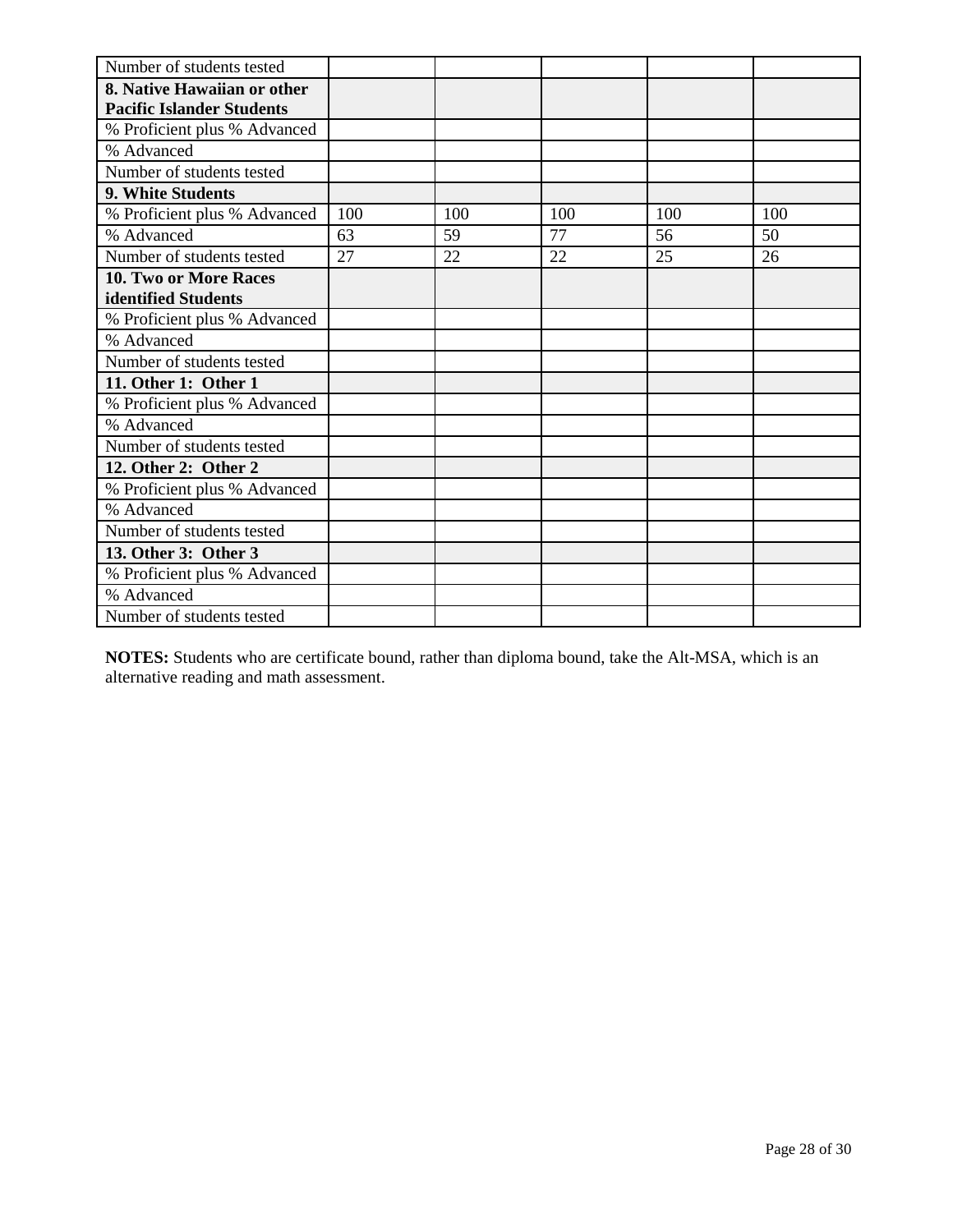**Publisher:** Pearson

#### **Subject:** Reading/ELA **Test:** Maryland State Assessment **All Students Tested/Grade:** 5 **Edition/Publication Year:** 2013

| School Year                                    | 2012-2013      | 2011-2012      | 2010-2011        | 2009-2010      | 2008-2009      |
|------------------------------------------------|----------------|----------------|------------------|----------------|----------------|
| Testing month                                  | Mar            | Mar            | Mar              | Mar            | Mar            |
| <b>SCHOOL SCORES*</b>                          |                |                |                  |                |                |
| % Proficient plus % Advanced                   | 100            | 93             | 100              | 100            | 100            |
| % Advanced                                     | 59             | 83             | 85               | 74             | 68             |
| Number of students tested                      | 41             | 42             | 47               | 45             | 51             |
| Percent of total students tested               | 100            | 100            | 100              | 100            | 100            |
| Number of students tested with                 | $\overline{4}$ | $\mathbf{1}$   | $\mathbf{0}$     | $\overline{2}$ | $\mathbf{1}$   |
| alternative assessment                         |                |                |                  |                |                |
| % of students tested with                      | 10             | $\overline{2}$ | $\overline{0}$   | $\overline{4}$ | $\overline{2}$ |
| alternative assessment                         |                |                |                  |                |                |
| <b>SUBGROUP SCORES</b>                         |                |                |                  |                |                |
| 1. Free and Reduced-Price                      |                |                |                  |                |                |
| Meals/Socio-Economic/                          |                |                |                  |                |                |
| <b>Disadvantaged Students</b>                  |                |                |                  |                |                |
| % Proficient plus % Advanced                   | 100            | 73             | 100              | 100            | 100            |
| % Advanced                                     | 43             | 55             | $\overline{57}$  | 56             | 29             |
| Number of students tested                      | $\overline{7}$ | 11             | $\overline{7}$   | $\overline{9}$ | $\overline{7}$ |
| 2. Students receiving Special                  |                |                |                  |                |                |
| <b>Education</b>                               |                |                |                  |                |                |
| % Proficient plus % Advanced                   | 100            | 100            | 100              | 100            | 100            |
| % Advanced                                     | 29             | 67             | $\boldsymbol{0}$ | 43             | 25             |
| Number of students tested                      | $\overline{7}$ | 3              | 3                | $\overline{7}$ | $\overline{4}$ |
| 3. English Language Learner<br><b>Students</b> |                |                |                  |                |                |
| % Proficient plus % Advanced                   | 100            | 72             | 100              | 100            | 100            |
| % Advanced                                     | 20             | 43             | 75               | 57             | 20             |
| Number of students tested                      | 5              | $\overline{7}$ | $\overline{4}$   | $\overline{7}$ | 5              |
| 4. Hispanic or Latino                          |                |                |                  |                |                |
| <b>Students</b>                                |                |                |                  |                |                |
| % Proficient plus % Advanced                   | 100            | 88             | 100              | 100            | 100            |
| % Advanced                                     | 33             | 50             | 88               | 67             | 57             |
| Number of students tested                      | $\overline{3}$ | 8              | 8                | 9              | $\overline{7}$ |
| 5. African-American                            |                |                |                  |                |                |
| <b>Students</b>                                |                |                |                  |                |                |
| % Proficient plus % Advanced                   | 100            | 100            | 100              | 100            | 100            |
| % Advanced                                     | 40             | 100            | 100              | 50             | 38             |
| Number of students tested                      | $\overline{5}$ | 3              | 3                | 6              | 8              |
| <b>6. Asian Students</b>                       |                |                |                  |                |                |
| % Proficient plus % Advanced                   | 100            | 75             | 100              | 100            | 100            |
| % Advanced                                     | 60             | 75             | 62               | 67             | 50             |
| Number of students tested                      | 5              | $\overline{4}$ | $8\,$            | $\overline{3}$ | 6              |
| 7. American Indian or                          |                |                |                  |                |                |
| <b>Alaska Native Students</b>                  |                |                |                  |                |                |
| % Proficient plus % Advanced                   |                |                |                  |                |                |
| % Advanced                                     |                |                |                  |                |                |